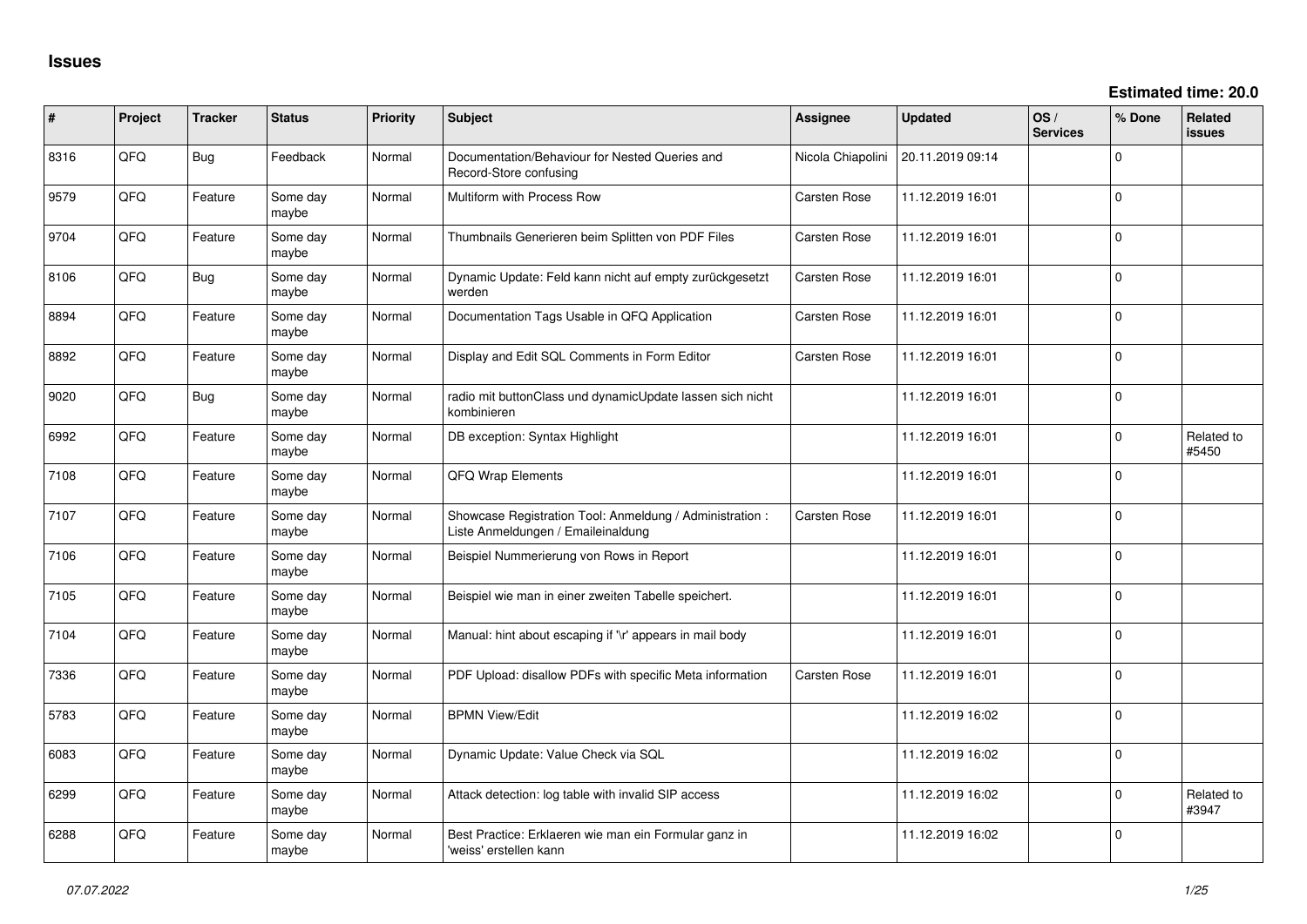| #    | Project | <b>Tracker</b> | <b>Status</b>     | <b>Priority</b> | <b>Subject</b>                                                                                                                | <b>Assignee</b>     | <b>Updated</b>   | OS/<br><b>Services</b> | % Done      | Related<br>issues   |
|------|---------|----------------|-------------------|-----------------|-------------------------------------------------------------------------------------------------------------------------------|---------------------|------------------|------------------------|-------------|---------------------|
| 6515 | QFQ     | Feature        | Some day<br>maybe | Normal          | Formular: Felder dynamisch ein/ausblenden                                                                                     |                     | 11.12.2019 16:02 |                        | 0           |                     |
| 6715 | QFQ     | Feature        | Some day<br>maybe | Normal          | Code-Refactoring: dbArray vereinheitlichen                                                                                    | Carsten Rose        | 11.12.2019 16:02 |                        | $\mathbf 0$ |                     |
| 4349 | QFQ     | Feature        | Some day<br>maybe | Normal          | link download: downloaded external URL to<br>deliver/concatenate - check mimetipe and handle it correctly                     | Carsten Rose        | 11.12.2019 16:02 |                        | $\mathbf 0$ |                     |
| 4442 | QFQ     | Feature        | Some day<br>maybe | Normal          | Special Column Name: _link - new symbol G (Glyph) to<br>choose any available symbol                                           |                     | 11.12.2019 16:02 |                        | $\Omega$    |                     |
| 4441 | QFQ     | <b>Bug</b>     | Some day<br>maybe | Normal          | \$_SERVER Vars sollten nur aus dem Store genommen<br>werden - Code entsprechend anpassen.                                     |                     | 11.12.2019 16:02 |                        | $\mathbf 0$ |                     |
| 4440 | QFQ     | Feature        | Some day<br>maybe | Normal          | Manual.rst: explain how to. expand PHP Session to 4h                                                                          |                     | 11.12.2019 16:02 |                        | $\mathbf 0$ |                     |
| 4420 | QFQ     | Feature        | Some day<br>maybe | Normal          | Client: Local Storage - store the changes of a form, local in<br>the browser.                                                 | Benjamin Baer       | 11.12.2019 16:02 |                        | $\Omega$    |                     |
| 4444 | QFQ     | Feature        | Some day<br>maybe | Normal          | FE.type=upload: detect mime type                                                                                              |                     | 11.12.2019 16:02 |                        | $\Omega$    | Related to<br>#4303 |
| 4839 | QFQ     | Feature        | Some day<br>maybe | Normal          | gfg-handle in <head> Abschnitt</head>                                                                                         | Carsten Rose        | 11.12.2019 16:02 |                        | $\mathbf 0$ |                     |
| 4974 | QFQ     | Feature        | Some day<br>maybe | Normal          | Long polling - inform all listening clients of changes                                                                        |                     | 11.12.2019 16:02 |                        | $\mathbf 0$ |                     |
| 4956 | QFQ     | Feature        | Some day<br>maybe | Normal          | Sendmail: Benutzerdefinierte Headers                                                                                          | Carsten Rose        | 11.12.2019 16:02 |                        | $\Omega$    |                     |
| 5160 | QFQ     | Feature        | Some day<br>maybe | Normal          | QFQ collaborative / together.js, ShareJS, y-js, collaborative,                                                                |                     | 11.12.2019 16:02 |                        | 0           |                     |
| 5129 | QFQ     | Feature        | Some day<br>maybe | Normal          | Reports: SQL fuer x Achse und y Achse                                                                                         |                     | 11.12.2019 16:02 |                        | 0           |                     |
| 3291 | QFQ     | Feature        | Some day<br>maybe | Normal          | AutoCron websiteToken                                                                                                         | <b>Carsten Rose</b> | 11.12.2019 16:02 |                        | $\Omega$    | Related to<br>#4250 |
| 3285 | QFQ     | Feature        | Some day<br>maybe | Normal          | Zeichenlimit pro Feld: textarea / editor                                                                                      | Carsten Rose        | 11.12.2019 16:02 |                        | $\Omega$    |                     |
| 3273 | QFQ     | Feature        | Some day<br>maybe | Low             | Dirty Flag in Form                                                                                                            | Carsten Rose        | 11.12.2019 16:02 |                        | $\Omega$    |                     |
| 3385 | QFQ     | Feature        | Some day<br>maybe | Normal          | templateGroup: insert/update/delete non primary records                                                                       | Carsten Rose        | 11.12.2019 16:02 |                        | $\mathbf 0$ |                     |
| 3350 | QFQ     | Feature        | Some day<br>maybe | Normal          | FormEditor: Hilfetext hinter 'checktype'                                                                                      | Carsten Rose        | 11.12.2019 16:02 |                        | $\Omega$    |                     |
| 3349 | QFQ     | <b>Bug</b>     | Some day<br>maybe | Normal          | config.qfq.ini: a) vertraegt keine '=' im Value (z.B. Passwort),<br>b) Values sollten in ticks einschliessbar sein (spaces, ) | Carsten Rose        | 11.12.2019 16:02 |                        | 0           |                     |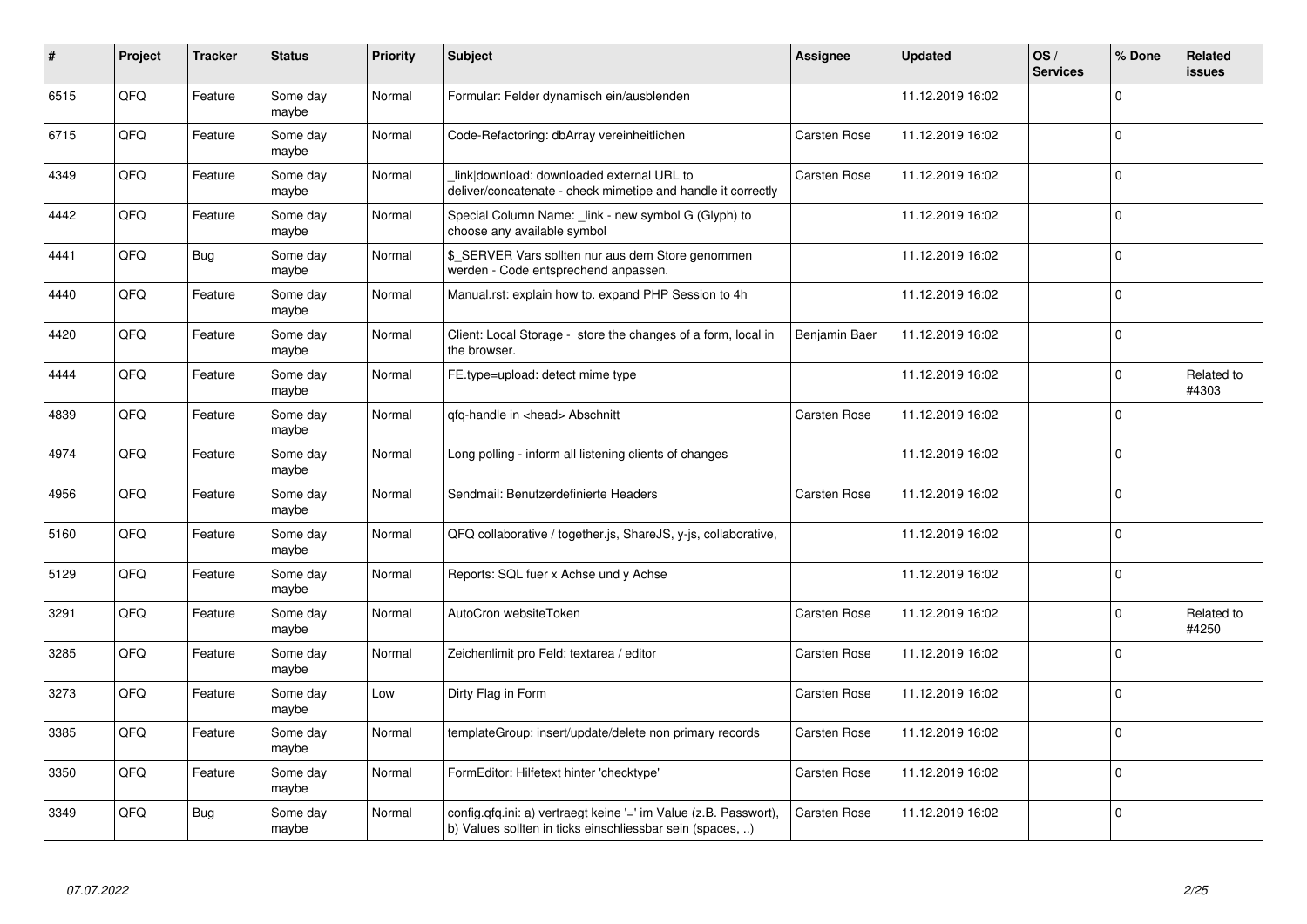| #    | Project | <b>Tracker</b> | <b>Status</b>     | <b>Priority</b> | <b>Subject</b>                                                                                                                               | Assignee            | <b>Updated</b>   | OS/<br><b>Services</b> | % Done      | Related<br><b>issues</b>                    |
|------|---------|----------------|-------------------|-----------------|----------------------------------------------------------------------------------------------------------------------------------------------|---------------------|------------------|------------------------|-------------|---------------------------------------------|
| 3332 | QFQ     | Feature        | Some day<br>maybe | Normal          | Uploads: Thumbnails, Details zum hochgeladenen File                                                                                          | Carsten Rose        | 11.12.2019 16:02 |                        | $\mathbf 0$ | Related to<br>#3264,<br>Related to<br>#5333 |
| 3331 | QFQ     | Feature        | Some day<br>maybe | Normal          | Default Tooltip fuer page? Links: mit Form und Record ID                                                                                     | Carsten Rose        | 11.12.2019 16:02 |                        | $\Omega$    |                                             |
| 3495 | QFQ     | Feature        | Some day<br>maybe | Normal          | Predifined Parameter werden nicht in '+' (add new record)<br>SIP gerendert.                                                                  |                     | 11.12.2019 16:02 |                        | $\Omega$    |                                             |
| 3458 | QFQ     | Feature        | Some day<br>maybe | Normal          | Display 'Edit Form Element'-Checkbox on form: should<br>depend on FE Group                                                                   | Carsten Rose        | 11.12.2019 16:02 |                        | $\Omega$    | Related to<br>#3447                         |
| 3457 | QFQ     | Feature        | Some day<br>maybe | Normal          | LDAP: concat multi values to one single entry                                                                                                | Carsten Rose        | 11.12.2019 16:02 |                        | $\mathbf 0$ |                                             |
| 3415 | QFQ     | Feature        | Some day<br>maybe | Normal          | FE Login Box Templatefile                                                                                                                    | Benjamin Baer       | 11.12.2019 16:02 |                        | $\mathbf 0$ |                                             |
| 3402 | QFQ     | Feature        | Some day<br>maybe | Normal          | Syntax Highlighting via CodeMirror                                                                                                           | Carsten Rose        | 11.12.2019 16:02 |                        | 100         | Related to<br>#3207                         |
| 3567 | QFQ     | Feature        | Some day<br>maybe | Low             | 'Save', 'Close', 'New' als FormElement                                                                                                       |                     | 11.12.2019 16:02 |                        | $\mathbf 0$ |                                             |
| 3537 | QFQ     | Feature        | Some day<br>maybe | Low             | SHOW COLUMNS FROM tableName - Extend '{{!'<br>definition                                                                                     | Carsten Rose        | 11.12.2019 16:02 |                        | $\Omega$    |                                             |
| 3617 | QFQ     | Feature        | Some day<br>maybe | Normal          | Load javascripts at bottom                                                                                                                   |                     | 11.12.2019 16:02 |                        | $\Omega$    |                                             |
| 3588 | QFQ     | <b>Bug</b>     | Some day<br>maybe | Normal          | templateGroup: versteckte Elemente werden weiterhin<br>gespeichert.                                                                          | Carsten Rose        | 11.12.2019 16:02 |                        | $\Omega$    |                                             |
| 3708 | QFQ     | Feature        | Some day<br>maybe | Normal          | Form: input - 'specialchars', 'none'  gewisse tags erlauben,<br>andere verbieten                                                             | Carsten Rose        | 11.12.2019 16:02 |                        | 0           | Related to<br>#14320                        |
| 3692 | QFQ     | Feature        | Some day<br>maybe | Normal          | QFQ Webseite                                                                                                                                 | Benjamin Baer       | 11.12.2019 16:02 |                        | $\mathbf 0$ | Related to<br>#5033                         |
| 3682 | QFQ     | <b>Bug</b>     | Some day<br>maybe | Normal          | Dynamic update: Radio buttons                                                                                                                | Carsten Rose        | 11.12.2019 16:02 |                        | $\Omega$    |                                             |
| 3677 | QFQ     | Feature        | Some day<br>maybe | Normal          | wkhtmitopdf: FE User access prohibited, if client IP changes<br>\$TYPO3_CONF_VARS[FE][lockIP]                                                | <b>Carsten Rose</b> | 11.12.2019 16:02 |                        | 0           |                                             |
| 3666 | QFQ     | Feature        | Some day<br>maybe | Normal          | a) Performance Messung: mysql_real_escape_string() im<br>Vergleich zu str_replace(), b) doppeltes Aufrufen von<br>mysql_real_escape_string() | Carsten Rose        | 11.12.2019 16:02 |                        | $\Omega$    |                                             |
| 3646 | QFQ     | Feature        | Some day<br>maybe | Normal          | Moeglichkeit HTML Tags in Reports auszugeben (zu<br>enkodieren: htmlspecialchars)                                                            |                     | 11.12.2019 16:02 |                        | 0           | Related to<br>#14320                        |
| 3811 | QFQ     | <b>Bug</b>     | Some day<br>maybe | Normal          | Dynamic Update: extraButtonInfo - Text aktualisieren                                                                                         | Carsten Rose        | 11.12.2019 16:03 |                        | $\mathbf 0$ | Related to<br>#11517                        |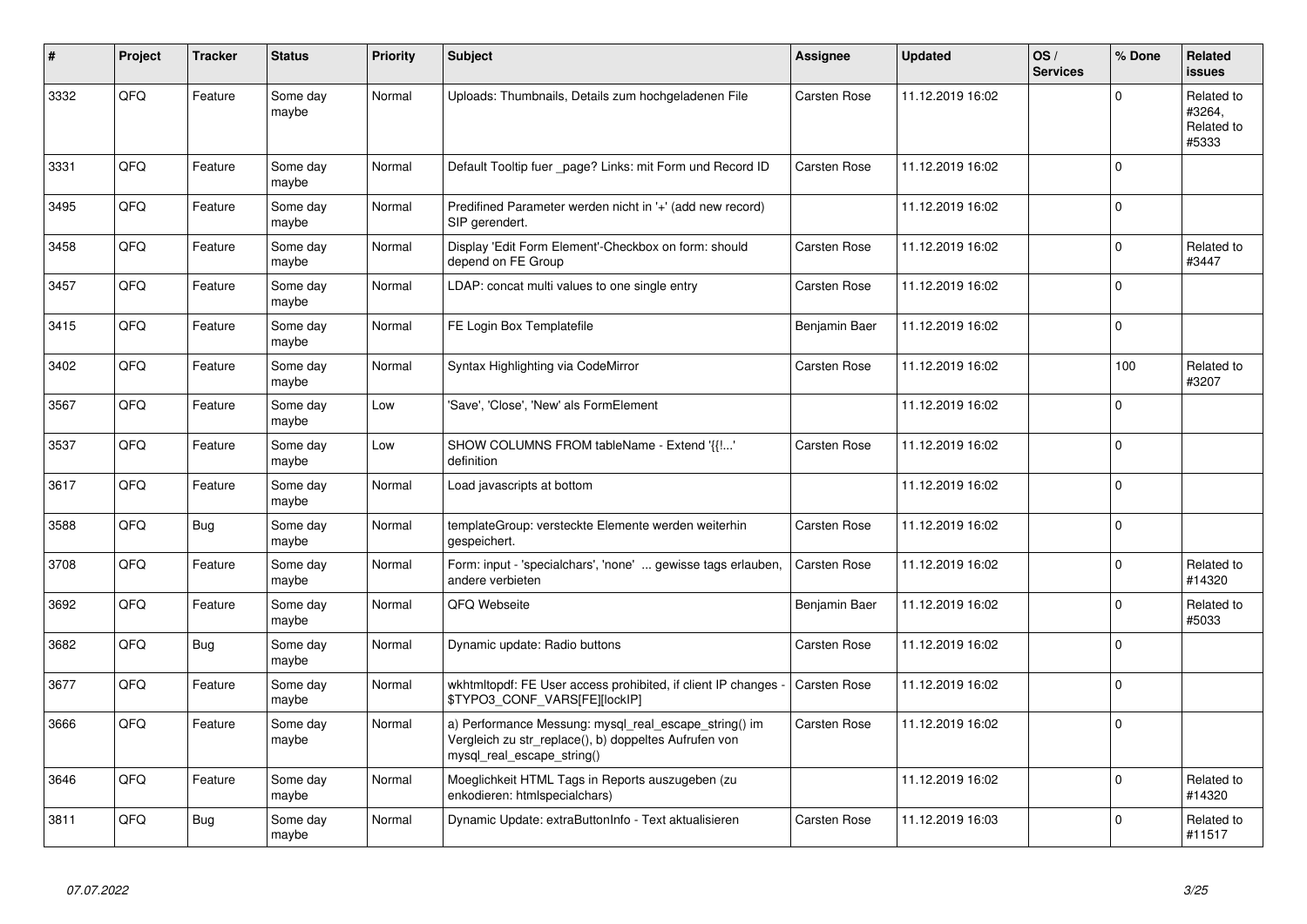| #    | <b>Project</b> | <b>Tracker</b> | <b>Status</b>     | <b>Priority</b> | <b>Subject</b>                                                                                                                                           | Assignee            | <b>Updated</b>   | OS/<br><b>Services</b> | % Done      | Related<br>issues                           |
|------|----------------|----------------|-------------------|-----------------|----------------------------------------------------------------------------------------------------------------------------------------------------------|---------------------|------------------|------------------------|-------------|---------------------------------------------|
| 3750 | QFQ            | <b>Bug</b>     | Some day<br>maybe | Normal          | FE in a row: if one violates check, all are red                                                                                                          | Carsten Rose        | 11.12.2019 16:03 |                        | $\Omega$    |                                             |
| 3879 | QFQ            | Feature        | Some day<br>maybe | Normal          | Form 'FormElement': Beim Feld 'name' rechts in der Notiz<br>einen Link einblenden - a) aktuelle Definition anzeigen, b)<br>Spalte in der Tabelle anlegen |                     | 11.12.2019 16:03 |                        | $\Omega$    |                                             |
| 3878 | QFQ            | Feature        | Some day<br>maybe | Normal          | Form 'FormElement': Spalte 'name' typeAhead mit<br>Spaltennamen der Primarytable.                                                                        |                     | 11.12.2019 16:03 |                        | $\mathbf 0$ |                                             |
| 3877 | QFQ            | Feature        | Some day<br>maybe | Normal          | FormEditor: die Felder die aktuell nicht gebraucht werden nur<br>auf readonly/disabled setzen (nicht ausblenden > das irritiert.                         | <b>Carsten Rose</b> | 11.12.2019 16:03 |                        | $\mathbf 0$ |                                             |
| 3941 | QFQ            | Feature        | Some day<br>maybe | Normal          | sglAfter: es sollten mehrere moeglich sein                                                                                                               | Carsten Rose        | 11.12.2019 16:03 |                        | $\Omega$    | Related to<br>#3942                         |
| 3905 | QFQ            | Feature        | Some day<br>maybe | Normal          | Documentation: Best Practice anhand eines Online<br>Bewerbungstools                                                                                      | Carsten Rose        | 11.12.2019 16:03 |                        | $\Omega$    |                                             |
| 3900 | QFQ            | Feature        | Some day<br>maybe | Normal          | Extend documentation of 'Copy / Paste'                                                                                                                   | Carsten Rose        | 11.12.2019 16:03 |                        | $\Omega$    | Related to<br>#3899                         |
| 3895 | QFQ            | <b>Bug</b>     | Some day<br>maybe | Normal          | typeahead pedantic: on lehrkredit Idap webpass - if only one<br>person is in dropdown, such person can't be selected                                     | <b>Carsten Rose</b> | 11.12.2019 16:03 |                        | $\Omega$    |                                             |
| 3882 | QFQ            | <b>Bug</b>     | Some day<br>maybe | Normal          | templateGroup: disable 'add' if limit is reached - funktioniert<br>nicht wenn bereits records existierten                                                | <b>Carsten Rose</b> | 11.12.2019 16:03 |                        | $\mathbf 0$ |                                             |
| 4008 | QFQ            | Bug            | Some day<br>maybe | Normal          | FormElemen.type=sendmail: wrong 'TO' if 'real<br>name <rea@mail.to>' is used</rea@mail.to>                                                               | <b>Carsten Rose</b> | 11.12.2019 16:03 |                        | $\mathbf 0$ |                                             |
| 3991 | QFQ            | Feature        | Some day<br>maybe | Normal          | report: Columnname ' skipWrap' skips 'fbeg', 'fend'                                                                                                      | Carsten Rose        | 11.12.2019 16:03 |                        | 0           |                                             |
| 3947 | QFQ            | Feature        | Some day<br>maybe | Normal          | Attack detectect: logout current user                                                                                                                    | <b>Carsten Rose</b> | 11.12.2019 16:03 |                        | $\Omega$    | Related to<br>#5458.<br>Related to<br>#6299 |
| 3942 | QFQ            | Feature        | Some day<br>maybe | Normal          | Action Elemente: neu generierte IDs via FE weitergeben                                                                                                   | Carsten Rose        | 11.12.2019 16:03 |                        | $\Omega$    | Related to<br>#3941                         |
| 4027 | QFQ            | Feature        | Some day<br>maybe | Normal          | Missing: orange 'check' / 'bullet'                                                                                                                       |                     | 11.12.2019 16:03 |                        | 0           |                                             |
| 4026 | QFQ            | Feature        | Some day<br>maybe | Normal          | sqlLog.sql: log number of FE.id                                                                                                                          | Carsten Rose        | 11.12.2019 16:03 |                        | $\Omega$    | Related to<br>#5458                         |
| 4197 | QFQ            | Feature        | Some day<br>maybe | Normal          | Unit Test fuer JSON Stream von QuickFormQuery.php ><br>doForm()                                                                                          | <b>Carsten Rose</b> | 11.12.2019 16:03 |                        | $\Omega$    |                                             |
| 4138 | QFQ            | Bug            | Some day<br>maybe | Normal          | style fehlt                                                                                                                                              |                     | 11.12.2019 16:03 |                        | $\mathbf 0$ |                                             |
| 4122 | QFQ            | <b>Bug</b>     | Some day<br>maybe | Normal          | file: Render Mode hat keinen Effekt                                                                                                                      |                     | 11.12.2019 16:03 |                        | $\Omega$    |                                             |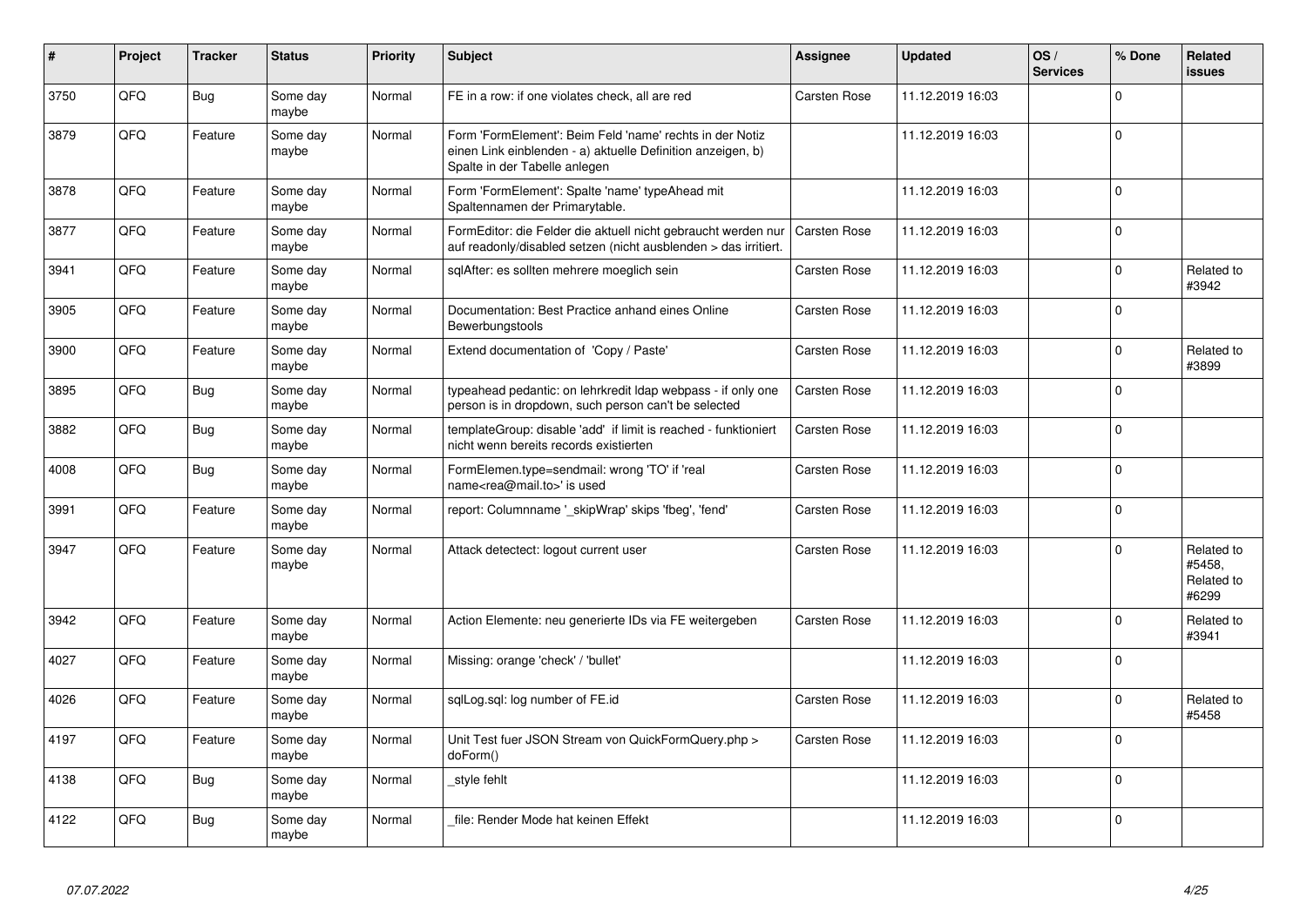| $\vert$ # | Project | <b>Tracker</b> | <b>Status</b>     | <b>Priority</b> | <b>Subject</b>                                                                                                     | <b>Assignee</b>     | <b>Updated</b>   | OS/<br><b>Services</b> | % Done         | Related<br>issues                           |
|-----------|---------|----------------|-------------------|-----------------|--------------------------------------------------------------------------------------------------------------------|---------------------|------------------|------------------------|----------------|---------------------------------------------|
| 4293      | QFQ     | <b>Bug</b>     | Some day<br>maybe | Normal          | Download broken if token 'd:' is missing - but no error<br>message                                                 | Carsten Rose        | 11.12.2019 16:03 |                        | $\Omega$       | Related to<br>#7514                         |
| 4259      | QFQ     | Feature        | Some day<br>maybe | Normal          | Instant trigger a cron job                                                                                         | Carsten Rose        | 11.12.2019 16:03 |                        | $\Omega$       |                                             |
| 1623      | QFQ     | Feature        | Some day<br>maybe | Normal          | RealURL                                                                                                            |                     | 11.12.2019 16:03 |                        | 30             |                                             |
| 1510      | QFQ     | Feature        | Some day<br>maybe | Normal          | jquery von google laden, falls das nicht geht lokal                                                                |                     | 11.12.2019 16:03 |                        | $\Omega$       |                                             |
| 1253      | QFQ     | Feature        | Some day<br>maybe | Normal          | QF: Colorpicker                                                                                                    |                     | 11.12.2019 16:03 |                        | $\Omega$       |                                             |
| 1251      | QFQ     | Feature        | Some day<br>maybe | Normal          | QF: Combo                                                                                                          |                     | 11.12.2019 16:03 |                        | $\Omega$       |                                             |
| 1946      | QFQ     | Feature        | Some day<br>maybe | Normal          | Kontrolle ob der ReadOnly Modus bei den<br>Formularelementen korrekt implementiert ist                             | <b>Carsten Rose</b> | 11.12.2019 16:03 |                        | $\Omega$       |                                             |
| 1635      | QFQ     | Feature        | Some day<br>maybe | Normal          | QFQ Extension content record: weitere Optionen einblenden.                                                         | Carsten Rose        | 11.12.2019 16:03 |                        | $\mathbf 0$    |                                             |
| 2084      | QFQ     | Feature        | Some day<br>maybe | Normal          | Mailto mit encryption: Subrecord                                                                                   | Carsten Rose        | 11.12.2019 16:03 |                        | $\Omega$       | Related to<br>#2082                         |
| 2063      | QFQ     | <b>Bug</b>     | Some day<br>maybe | Normal          | Pills auf 'inaktiv' setzen falls keine Element auf dem Pill<br>sichtbar sind.                                      | Benjamin Baer       | 11.12.2019 16:03 |                        | $\Omega$       | Related to<br>#3752                         |
| 2995      | QFQ     | Feature        | Some day<br>maybe | Normal          | Dropdown JQuery Plugin: 'chosen' - Moeglichkeit um Select<br>Listen mehr Funktion zu geben. Kein Bootstrap noetig. | Carsten Rose        | 11.12.2019 16:03 |                        | $\Omega$       |                                             |
| 2950      | QFQ     | Feature        | Some day<br>maybe | Normal          | Inhalt QFQ Records als File                                                                                        |                     | 11.12.2019 16:03 |                        | $\overline{0}$ |                                             |
| 3216      | QFQ     | Feature        | Some day<br>maybe | Normal          | dynamic update für checkbox label2                                                                                 | Carsten Rose        | 11.12.2019 16:03 |                        | $\Omega$       | Related to<br>#2081                         |
| 3130      | QFQ     | <b>Bug</b>     | Some day<br>maybe | Normal          | Debug Info's nicht korrekt nach 'New > Save'.                                                                      | Carsten Rose        | 11.12.2019 16:03 |                        | $\Omega$       | Related to<br>#3253                         |
| 3267      | QFQ     | Feature        | Some day<br>maybe | Normal          | 2 Forms auf einer Seite: real + Read only                                                                          | Carsten Rose        | 11.12.2019 16:03 |                        | $\Omega$       |                                             |
| 4023      | QFQ     | Feature        | New               | Normal          | prepared statements - FE action: salveld, sqllnsert,<br>sqlUpdate, sqlDelete, sqlBefore, sqlAfter                  | Carsten Rose        | 11.12.2019 16:15 |                        | $\Omega$       |                                             |
| 2361      | QFQ     | Feature        | New               | Normal          | Logging wer/wann/wo welches Formular aufgerufen hat                                                                | Carsten Rose        | 11.12.2019 16:15 |                        | $\Omega$       | Related to<br>#4432,<br>Related to<br>#7480 |
| 7480      | QFQ     | Feature        | <b>New</b>        | Normal          | Record History (Undo / Redo)                                                                                       | Carsten Rose        | 11.12.2019 16:16 |                        | $\Omega$       | Related to<br>#2361                         |
| 6602      | QFQ     | Feature        | New               | Normal          | Formlet: in Report auf Mausklick ein mini-form oeffnen                                                             | Carsten Rose        | 11.12.2019 16:16 |                        | $\overline{0}$ |                                             |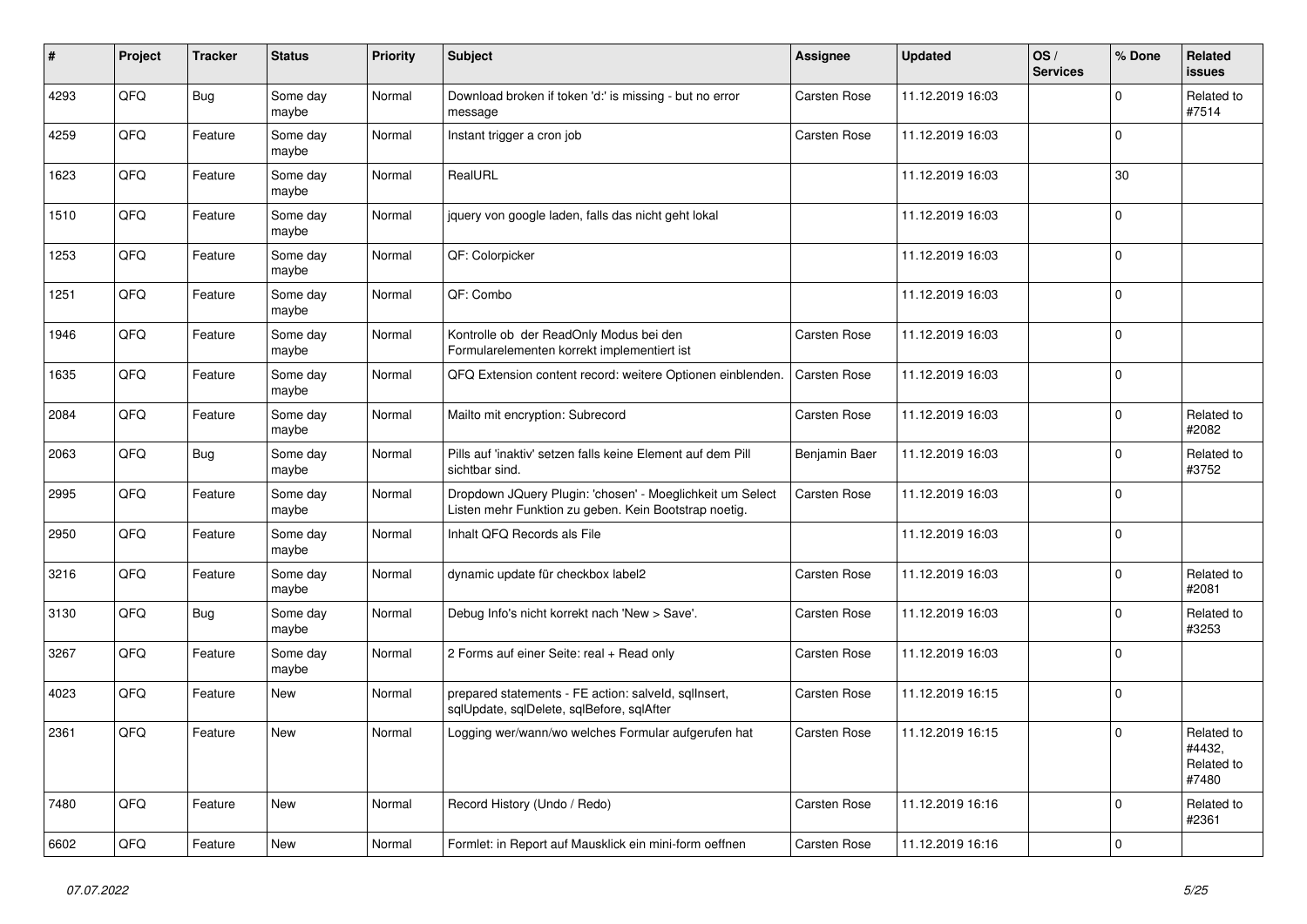| ∦    | Project | <b>Tracker</b> | <b>Status</b> | <b>Priority</b> | Subject                                                                                                                               | Assignee            | <b>Updated</b>   | OS/<br><b>Services</b> | % Done      | Related<br>issues   |
|------|---------|----------------|---------------|-----------------|---------------------------------------------------------------------------------------------------------------------------------------|---------------------|------------------|------------------------|-------------|---------------------|
| 4756 | QFQ     | Bug            | New           | Normal          | Form dirty even nothing changes                                                                                                       | Carsten Rose        | 11.12.2019 16:16 |                        | 0           |                     |
| 8702 | QFQ     | Feature        | New           | Normal          | Load Record which is locked: missing user info                                                                                        | Carsten Rose        | 11.12.2019 16:16 |                        | 0           | Related to<br>#9789 |
| 9777 | QFQ     | Feature        | New           | Normal          | Logging QFQ Variables                                                                                                                 | Carsten Rose        | 16.12.2019 17:17 |                        | $\mathbf 0$ |                     |
| 9853 | QFQ     | Feature        | New           | Normal          | Check das SQL / QFQ / Mail Logfile geschrieben wird                                                                                   |                     | 09.01.2020 11:15 |                        | $\mathbf 0$ |                     |
| 9927 | QFQ     | Feature        | New           | Normal          | QFQ Update: a) Update nur machen wenn BE User<br>eingeloggt ist., b) Bei Fehler genaue Meldung welcher<br>Updateschritt Probleme hat. | Carsten Rose        | 22.01.2020 12:59 |                        | $\Omega$    |                     |
| 7660 | QFQ     | Feature        | <b>New</b>    | Normal          | IMAP: import mails to DB, move / delete mails                                                                                         | Carsten Rose        | 01.02.2020 09:52 |                        | $\mathbf 0$ |                     |
| 5782 | QFQ     | Feature        | New           | Normal          | NextCloud API                                                                                                                         | Carsten Rose        | 01.02.2020 10:02 |                        | $\mathbf 0$ |                     |
| 7920 | QFQ     | Feature        | New           | Normal          | FE: Syntax Highlight, Zeinlenumbruch                                                                                                  | Carsten Rose        | 01.02.2020 10:03 |                        | $\mathbf 0$ |                     |
| 5942 | QFQ     | Feature        | Priorize      | Normal          | 'L' and 'type': append to links, generate via '_link' by using 'u:'                                                                   | Carsten Rose        | 01.02.2020 10:13 |                        | $\mathbf 0$ |                     |
| 3782 | QFQ     | <b>Bug</b>     | Priorize      | Normal          | Bei fehlerhafter Eingabe (z.B. Datum) sollte das erwartete<br>Format angezeigt werden                                                 | Carsten Rose        | 01.02.2020 10:13 |                        | $\mathbf 0$ |                     |
| 7616 | QFQ     | Bug            | Priorize      | Normal          | Selectlist with Enum & Dynamic Update                                                                                                 | Carsten Rose        | 01.02.2020 10:13 |                        | 0           |                     |
| 7522 | QFQ     | Feature        | Priorize      | Normal          | Inserting default index.html to folder (Avoid Apache Indexing)                                                                        | Carsten Rose        | 01.02.2020 10:13 |                        | $\mathbf 0$ |                     |
| 7290 | QFQ     | Feature        | Priorize      | Normal          | FormEditor: title as textarea if LEN(title)>60                                                                                        | Carsten Rose        | 01.02.2020 10:13 |                        | 0           | Blocked by<br>#7682 |
| 7217 | QFQ     | Feature        | Priorize      | Normal          | Download: notice User if `_sip=?` is missing                                                                                          | Carsten Rose        | 01.02.2020 10:13 |                        | $\mathbf 0$ |                     |
| 6998 | QFQ     | Feature        | Priorize      | Normal          | Form: with debug=on show column information as tooltip of<br>column label                                                             | Carsten Rose        | 01.02.2020 10:13 |                        | $\Omega$    |                     |
| 6574 | QFQ     | <b>Bug</b>     | Priorize      | Normal          | gfg.log: Fehlermeldung wurde angezeigt, aber nicht geloggt                                                                            | <b>Carsten Rose</b> | 01.02.2020 10:13 |                        | $\mathbf 0$ |                     |
| 8585 | QFQ     | Feature        | Priorize      | Normal          | Enhance Error message for 'unknown form'                                                                                              | Carsten Rose        | 01.02.2020 10:13 |                        | $\mathbf 0$ |                     |
| 8584 | QFQ     | Feature        | Priorize      | Normal          | FE 'Action' - never assign to Container (except Template<br>Group)                                                                    | Carsten Rose        | 01.02.2020 10:13 |                        | $\Omega$    |                     |
| 8037 | QFQ     | Bug            | Priorize      | Normal          | FE.type=upload (advanced mode): {{slaveId:V}} missing<br>during dynamic update                                                        | Carsten Rose        | 01.02.2020 10:13 |                        | $\Omega$    |                     |
| 8034 | QFQ     | Feature        | Priorize      | Normal          | FormElement 'data': 22.22.2222 should not be accepted                                                                                 | Carsten Rose        | 01.02.2020 10:13 |                        | $\mathbf 0$ |                     |
| 7656 | QFQ     | Bug            | Priorize      | Normal          | FE with required, 'pattern' and 'extraButtonLock': always<br>complain about missing value                                             | Carsten Rose        | 01.02.2020 10:13 |                        | $\mathbf 0$ |                     |
| 7630 | QFQ     | Feature        | Priorize      | Normal          | detailed error message for simple upload                                                                                              | Carsten Rose        | 01.02.2020 10:13 |                        | $\mathbf 0$ |                     |
| 9947 | QFQ     | <b>Bug</b>     | Priorize      | Normal          | Unwanted error message if missing 'typeAheadSqlPrefetch'                                                                              | Carsten Rose        | 01.02.2020 10:13 |                        | $\mathbf 0$ |                     |
| 9900 | QFQ     | Feature        | Priorize      | Normal          | Generic API Call: tt-content record >> JSON                                                                                           | Carsten Rose        | 01.02.2020 10:13 |                        | 0           |                     |
| 9862 | QFQ     | <b>Bug</b>     | Priorize      | Normal          | Failed writing to sql mail qfq.log should throw an exception                                                                          | Carsten Rose        | 01.02.2020 10:13 |                        | 0           |                     |
| 9975 | QFQ     | <b>Bug</b>     | Priorize      | Normal          | Dropdown Menu: 'r:3' broken                                                                                                           | Carsten Rose        | 01.02.2020 10:13 |                        | $\mathbf 0$ |                     |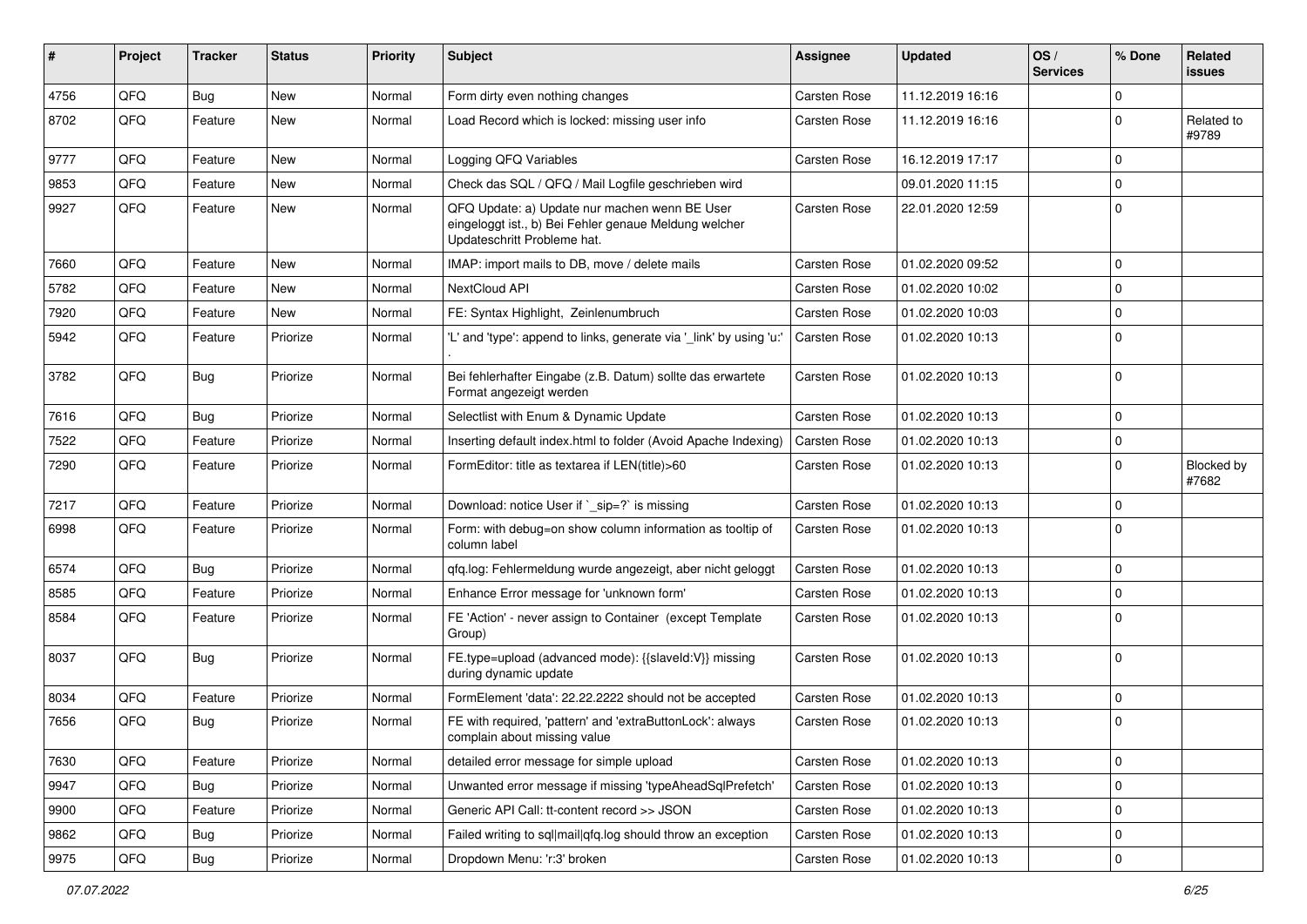| #     | Project | <b>Tracker</b> | <b>Status</b>     | <b>Priority</b> | <b>Subject</b>                                                                                                       | Assignee       | <b>Updated</b>   | OS/<br><b>Services</b> | % Done       | Related<br>issues   |
|-------|---------|----------------|-------------------|-----------------|----------------------------------------------------------------------------------------------------------------------|----------------|------------------|------------------------|--------------|---------------------|
| 9983  | QFQ     | Feature        | New               | Normal          | Report Notation: new keyword 'range'                                                                                 | Carsten Rose   | 01.02.2020 15:55 |                        | $\Omega$     |                     |
| 9024  | QFQ     | Bug            | Some day<br>maybe | Normal          | QFQ Einarbeitung                                                                                                     |                | 01.02.2020 15:56 |                        | $\Omega$     |                     |
| 2643  | QFQ     | <b>Bug</b>     | Some day<br>maybe | Normal          | Zend / PHP Webinars anschauen                                                                                        | Carsten Rose   | 01.02.2020 15:56 |                        | $\Omega$     |                     |
| 9898  | QFQ     | <b>Bug</b>     | Feedback          | Normal          | Formular trotz Timeout gespeichert                                                                                   | Benjamin Baer  | 01.02.2020 15:56 |                        | $\mathbf 0$  |                     |
| 9855  | QFQ     | <b>Bug</b>     | New               | Normal          | <b>Required Check</b>                                                                                                |                | 01.02.2020 15:56 |                        | $\Omega$     |                     |
| 9773  | QFQ     | <b>Bug</b>     | New               | Normal          | form.parameter.formModeGlobal=requiredOff                                                                            | Carsten Rose   | 01.02.2020 15:56 |                        | $\mathsf{O}$ |                     |
| 9535  | QFQ     | <b>Bug</b>     | Feedback          | Normal          | Report:  AS ' vertical' - column to wide - vertical >> rot45,<br>rot <sub>90</sub>                                   | Benjamin Baer  | 01.02.2020 15:56 |                        | $\mathbf 0$  |                     |
| 10014 | QFQ     | Feature        | New               | Normal          | Manual.rst: describe behaviour and process order of<br>fillStoreVar, slaveId, sqlBefore,                             | Carsten Rose   | 01.02.2020 22:31 |                        | $\mathbf 0$  |                     |
| 9928  | QFQ     | Feature        | Priorize          | Normal          | SpecialColumnName: a) Deprecated: ' AS "_+tag " ', b)<br>New: ' AS "_ <tag1><tag2>"</tag2></tag1>                    | Carsten Rose   | 01.02.2020 23:17 |                        | $\mathbf 0$  | Related to<br>#9929 |
| 8277  | QFQ     | Feature        | Priorize          | Normal          | fe.parameter.default=                                                                                                | Carsten Rose   | 01.02.2020 23:17 |                        | $\Omega$     | Related to<br>#8113 |
| 9968  | QFQ     | Feature        | Priorize          | Normal          | Tooltip in Links for Developer                                                                                       | Carsten Rose   | 01.02.2020 23:17 |                        | $\Omega$     |                     |
| 4583  | QFQ     | <b>Bug</b>     | Some day<br>maybe | Normal          | Dynamic Update bei TypeAhead Feldern                                                                                 | Carsten Rose   | 01.02.2020 23:19 |                        | $\mathbf 0$  |                     |
| 4528  | QFQ     | <b>Bug</b>     | Some day<br>maybe | Normal          | extraButtonLock mit SQLAhead Bug                                                                                     | Carsten Rose   | 01.02.2020 23:19 |                        | $\Omega$     |                     |
| 4092  | QFQ     | <b>Bug</b>     | Some day<br>maybe | Normal          | 1) Logging verbessern wann welches FE warum ausgefuehrt<br>wird, 2) Documentation: Best Practice Template Group      | Carsten Rose   | 01.02.2020 23:19 |                        | $\Omega$     | Related to<br>#3504 |
| 3613  | QFQ     | <b>Bug</b>     | Some day<br>maybe | Normal          | note /note unchecked -> note div (col-md) wird weiterhin<br>gerendert                                                | Elias Villiger | 01.02.2020 23:19 |                        | 100          |                     |
| 5389  | QFQ     | Feature        | Some day<br>maybe | Normal          | QFQ Design: Multline label / note                                                                                    | Benjamin Baer  | 01.02.2020 23:19 |                        | $\mathbf 0$  |                     |
| 5132  | QFQ     | Feature        | Some day<br>maybe | Normal          | Error Message sendmail missing attachment: more details                                                              | Carsten Rose   | 01.02.2020 23:19 |                        | $\Omega$     |                     |
| 5021  | QFQ     | <b>Bug</b>     | Some day<br>maybe | Normal          | FE.typ=extra - during save displays error 'datum2' already<br>filled in STORE SIP - the value is stored nevertheless | Carsten Rose   | 01.02.2020 23:19 |                        | $\Omega$     | Related to<br>#3875 |
| 4872  | QFQ     | Feature        | Some day<br>maybe | Normal          | Fields of Typo3 page available in STORE_TYPO3                                                                        | Carsten Rose   | 01.02.2020 23:19 |                        | $\mathbf 0$  |                     |
| 4869  | QFQ     | Feature        | Some day<br>maybe | Normal          | Dynamic Update (show, hide, readonly?, required?) for<br><b>Template Group Elements</b>                              | Carsten Rose   | 01.02.2020 23:19 |                        | $\Omega$     | Related to<br>#4865 |
| 4606  | QFQ     | Feature        | Some day<br>maybe | Normal          | link: qualifier to render bootstrap button                                                                           | Carsten Rose   | 01.02.2020 23:19 |                        | $\Omega$     |                     |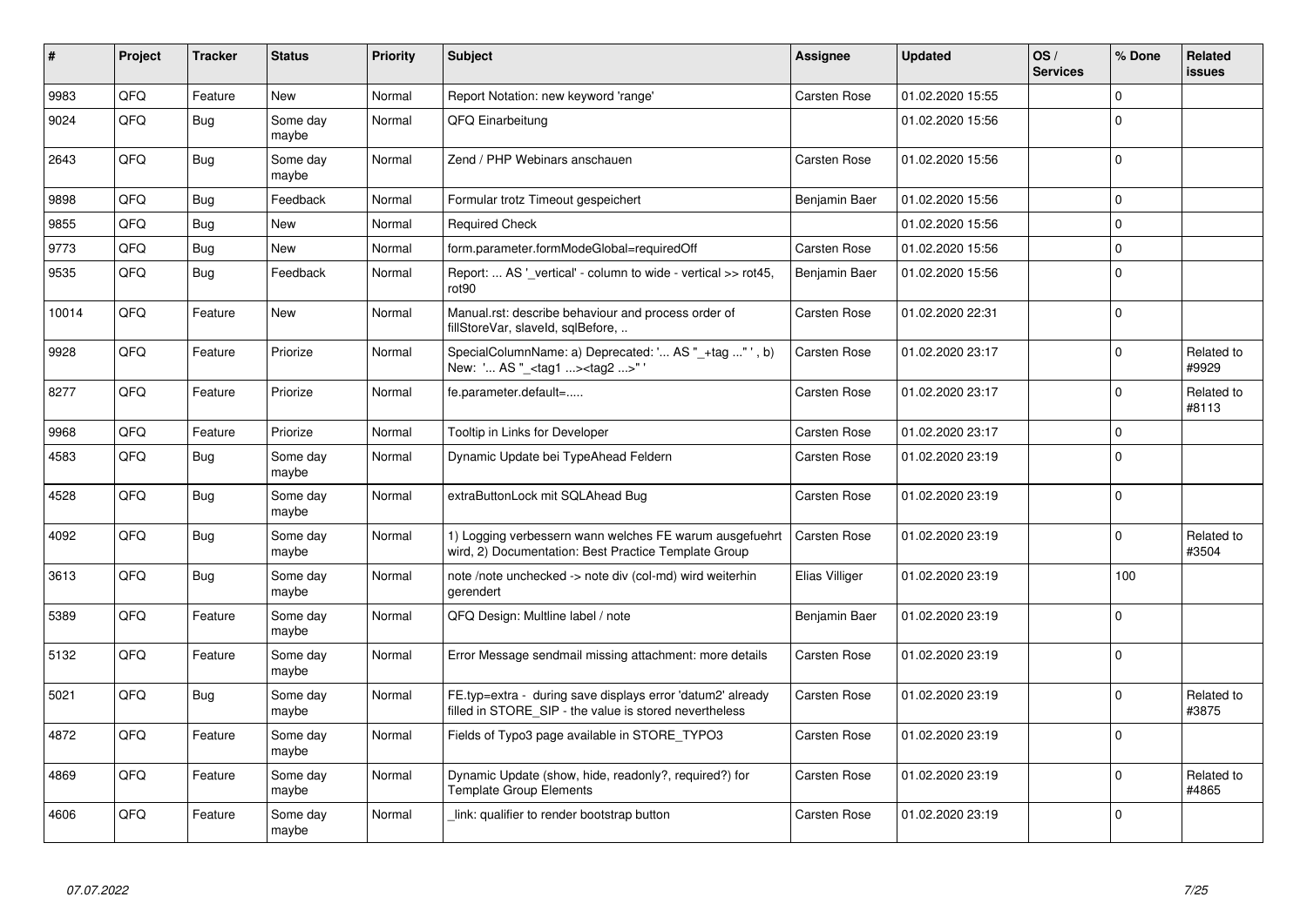| #    | Project | <b>Tracker</b> | <b>Status</b>     | <b>Priority</b> | <b>Subject</b>                                                                   | Assignee            | <b>Updated</b>   | OS/<br><b>Services</b> | % Done      | Related<br>issues   |
|------|---------|----------------|-------------------|-----------------|----------------------------------------------------------------------------------|---------------------|------------------|------------------------|-------------|---------------------|
| 5877 | QFQ     | <b>Bug</b>     | Some day<br>maybe | Normal          | FE.type=note:bsColumn strange behaviour                                          |                     | 01.02.2020 23:19 |                        | $\Omega$    |                     |
| 5852 | QFQ     | Feature        | Some day<br>maybe | Normal          | Logging: mail.log / sql.log - im FE anzeigen und via AJAX<br>aktualisieren       | Carsten Rose        | 01.02.2020 23:19 |                        | $\Omega$    | Related to<br>#5885 |
| 5805 | QFQ     | Feature        | Some day<br>maybe | Normal          | TypeAHead SQL value instead of key stored                                        |                     | 01.02.2020 23:19 |                        | $\Omega$    | Related to<br>#5444 |
| 5768 | QFQ     | <b>Bug</b>     | Some day<br>maybe | Normal          | '{{pageLanguage:T}}' missing if QFQ is called via api                            | <b>Carsten Rose</b> | 01.02.2020 23:19 |                        | $\Omega$    |                     |
| 5706 | QFQ     | <b>Bug</b>     | Some day<br>maybe | Normal          | upload: fileDestination needs to be sanatized                                    | <b>Carsten Rose</b> | 01.02.2020 23:19 |                        | 0           |                     |
| 5579 | QFQ     | Feature        | Some day<br>maybe | Normal          | Enhance Doc / Presentation: variable type 'link column type'                     | Carsten Rose        | 01.02.2020 23:19 |                        | $\Omega$    |                     |
| 5557 | QFQ     | <b>Bug</b>     | Some day<br>maybe | Normal          | Form load: STORE_RECORD filled, but should be empty                              | Carsten Rose        | 01.02.2020 23:19 |                        | $\Omega$    |                     |
| 7100 | QFQ     | Feature        | Some day<br>maybe | Normal          | Download: log access, max downloads, time limit                                  |                     | 01.02.2020 23:19 |                        | $\Omega$    |                     |
| 6704 | QFQ     | Feature        | Some day<br>maybe | Normal          | Upload Mode: Bilder in Notizen rechts sollen aktuellen<br>Upload repräsentieren. |                     | 01.02.2020 23:19 |                        | $\Omega$    | Related to<br>#3264 |
| 6084 | QFQ     | Feature        | Some day<br>maybe | Normal          | New escape type: 'D' - convert date                                              |                     | 01.02.2020 23:19 |                        | $\Omega$    |                     |
| 5991 | QFQ     | Bug            | Some day<br>maybe | Normal          | URLs with ' ' or long parameter are problematic                                  | Carsten Rose        | 01.02.2020 23:19 |                        | $\mathbf 0$ |                     |
| 5983 | QFQ     | Feature        | Some day<br>maybe | Normal          | Form Submit (save & update): normalize date/-time FE                             | Carsten Rose        | 01.02.2020 23:19 |                        | $\mathbf 0$ |                     |
| 5923 | QFQ     | Feature        | Some day<br>maybe | Normal          | fillStoreSystemBySqlLate                                                         |                     | 01.02.2020 23:19 |                        | 0           |                     |
| 5895 | QFQ     | Feature        | Some day<br>maybe | Normal          | Tutorial: List of all QFQ Features                                               |                     | 01.02.2020 23:19 |                        | $\mathbf 0$ |                     |
| 5893 | QFQ     | Feature        | Some day<br>maybe | Normal          | Edit on double-click                                                             |                     | 01.02.2020 23:19 |                        | $\Omega$    | Related to<br>#5894 |
| 8522 | QFQ     | Feature        | Some day<br>maybe | Normal          | build QFQ - npm warnings                                                         | Benjamin Baer       | 01.02.2020 23:19 |                        | 50          |                     |
| 8056 | QFQ     | Feature        | Some day<br>maybe | Normal          | Termin Organisation (Reservation)                                                |                     | 01.02.2020 23:19 |                        | $\Omega$    | Related to<br>#8658 |
| 7921 | QFQ     | Feature        | Some day<br>maybe | Normal          | Rest API Export: URL kuerzer machen                                              |                     | 01.02.2020 23:19 |                        | $\Omega$    |                     |
| 7281 | QFQ     | <b>Bug</b>     | Some day<br>maybe | Normal          | Subrecords: on large screen separator line too short                             |                     | 01.02.2020 23:19 |                        | $\Omega$    |                     |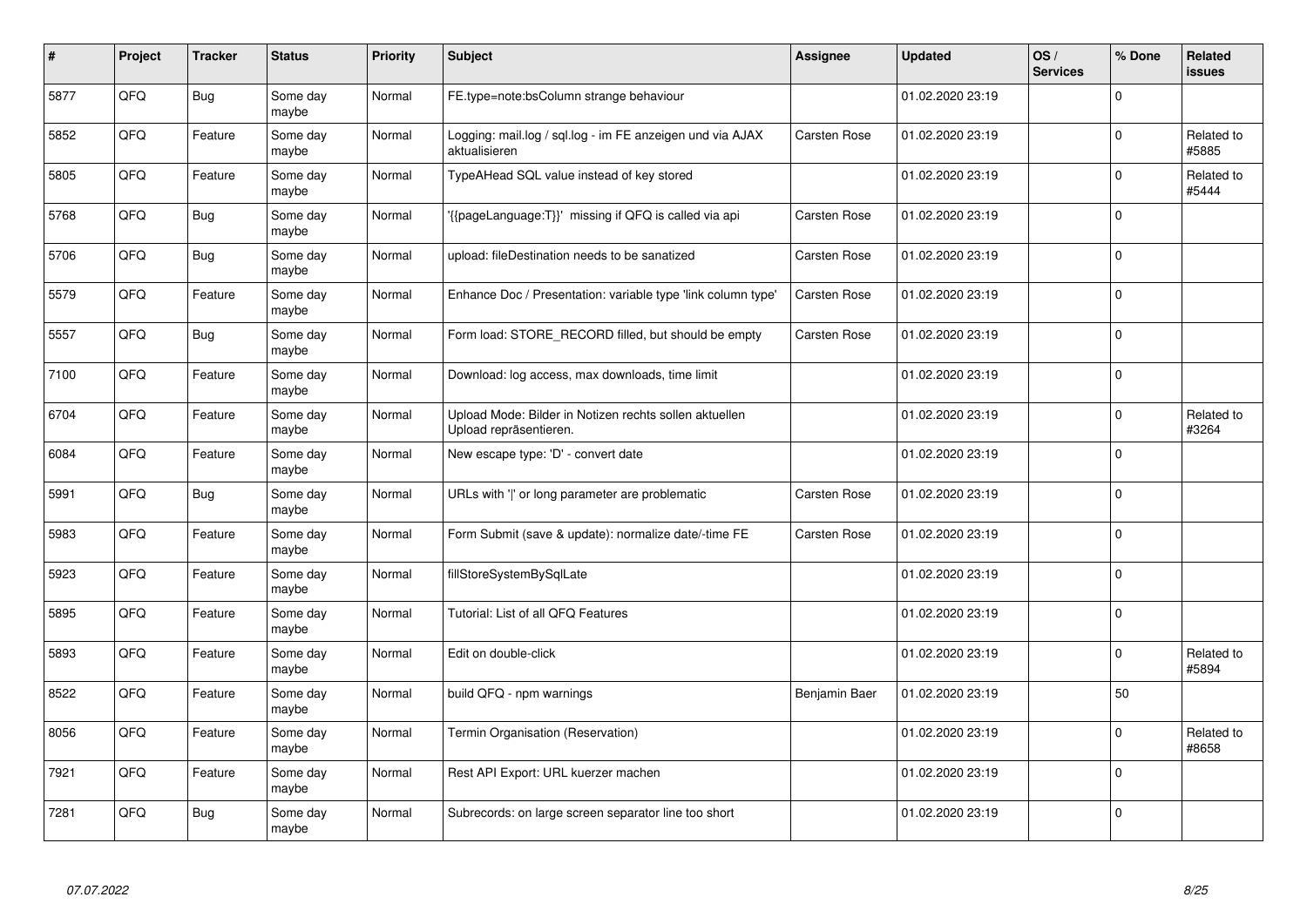| #    | Project | <b>Tracker</b> | <b>Status</b>     | <b>Priority</b> | <b>Subject</b>                                                                                                                                           | <b>Assignee</b> | <b>Updated</b>   | OS/<br><b>Services</b> | % Done      | Related<br>issues                           |
|------|---------|----------------|-------------------|-----------------|----------------------------------------------------------------------------------------------------------------------------------------------------------|-----------------|------------------|------------------------|-------------|---------------------------------------------|
| 4651 | QFQ     | <b>Bug</b>     | Some day<br>maybe | Normal          | "Loading document" Modal wird angezeigt bei uzhcd type=2<br>Ansicht                                                                                      | Carsten Rose    | 01.02.2020 23:20 |                        | $\Omega$    |                                             |
| 4454 | QFQ     | Bug            | Some day<br>maybe | Normal          | Required Elements: multiple elements in a row - whole row<br>marked if only one input is empty.                                                          | Benjamin Baer   | 01.02.2020 23:20 |                        | 0           |                                             |
| 4439 | QFQ     | Feature        | Some day<br>maybe | Normal          | Log: report all actions fired by an FE Element, incl. the<br>original directive (slaveld, sqllnsert, )                                                   |                 | 01.02.2020 23:20 |                        | $\Omega$    | Related to<br>#4432,<br>Related to<br>#5458 |
| 4435 | QFQ     | Feature        | Some day<br>maybe | Normal          | Report: striptags - specify allowed tags                                                                                                                 |                 | 01.02.2020 23:20 |                        | 0           |                                             |
| 4433 | QFQ     | Feature        | Some day<br>maybe | Normal          | Log when SIP will be destroyed by QFQ for any (security)<br>reason                                                                                       |                 | 01.02.2020 23:20 |                        | $\Omega$    | Related to<br>#4432,<br>Related to<br>#5458 |
| 4398 | QFQ     | <b>Bug</b>     | Some day<br>maybe | Normal          | Typeahead: mouse click in a prefilled input opens a single<br>item dropdown with the current value - click on it seems to<br>set the value, not the key. | Benjamin Baer   | 01.02.2020 23:20 |                        | $\Omega$    | Related to<br>#4457                         |
| 4330 | QFQ     | Feature        | Some day<br>maybe | Normal          | Error Message: report missing {{ / }} in sqlUpdate, sqlInsert,<br>sqlDelete, sqlAfter, sqlBefore in FE action elements.                                  | Carsten Rose    | 01.02.2020 23:20 |                        | $\mathbf 0$ |                                             |
| 4328 | QFQ     | Bug            | Some day<br>maybe | Normal          | Error Message: Show FE name/number on problems in FE                                                                                                     | Carsten Rose    | 01.02.2020 23:20 |                        | $\mathbf 0$ |                                             |
| 1234 | QFQ     | Feature        | Some day<br>maybe | Normal          | QF: Record numbering: Im Grid soll in Spalte 1 optional die<br>laufende Nummer der Records angezeigt werden.                                             |                 | 01.02.2020 23:20 |                        | $\Omega$    |                                             |
| 955  | QFQ     | Feature        | Some day<br>maybe | Normal          | QF: Notizen vor/nach dem Form                                                                                                                            |                 | 01.02.2020 23:20 |                        | $\Omega$    |                                             |
| 5455 | QFQ     | Feature        | Some day<br>maybe | Normal          | Mail Redirects grld abhaengig                                                                                                                            |                 | 01.02.2020 23:20 |                        | $\Omega$    |                                             |
| 5428 | QFQ     | Feature        | Some day<br>maybe | Normal          | secure thumbnail: late render on access.                                                                                                                 | Carsten Rose    | 01.02.2020 23:20 |                        | $\Omega$    |                                             |
| 5342 | QFQ     | Feature        | Some day<br>maybe | Normal          | link - with HTML Attributes                                                                                                                              |                 | 01.02.2020 23:20 |                        | $\Omega$    | Related to<br>#14077                        |
| 5024 | QFQ     | Feature        | Some day<br>maybe | Normal          | Fabric: Generate PDF with edits                                                                                                                          | Benjamin Baer   | 01.02.2020 23:20 |                        | $\Omega$    | Related to<br>#10704                        |
| 4816 | QFQ     | Feature        | Some day<br>maybe | Normal          | Templates for QFQ Reports (Tables, Radios, )                                                                                                             |                 | 01.02.2020 23:20 |                        | 0 I         |                                             |
| 4757 | QFG     | Feature        | Some day<br>maybe | Normal          | Test subrecord: download links ok? Links ok?                                                                                                             | Carsten Rose    | 01.02.2020 23:20 |                        | $\mathbf 0$ |                                             |
| 4652 | QFG     | Feature        | Some day<br>maybe | Normal          | UZH CD: Weiterleitung auf benutzerdefinierte 403/404 Seite                                                                                               | Carsten Rose    | 01.02.2020 23:20 |                        | $\mathbf 0$ |                                             |
| 7402 | QFG     | <b>Bug</b>     | Some day<br>maybe | Normal          | thumbnail cache: outdated picture when permission denied<br>and permission resolved.                                                                     |                 | 01.02.2020 23:20 |                        | 0           |                                             |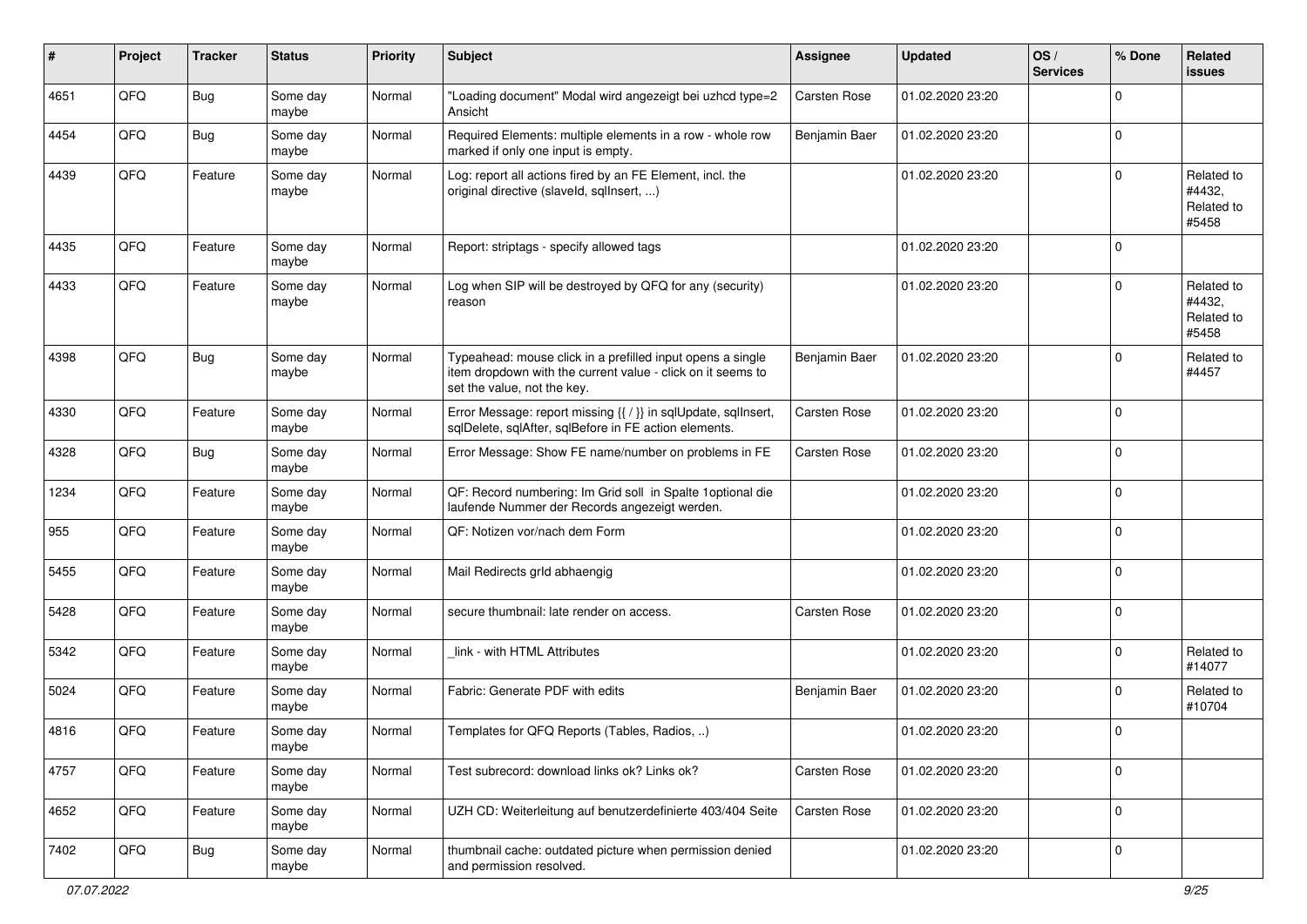| #    | Project | <b>Tracker</b> | <b>Status</b>     | <b>Priority</b> | <b>Subject</b>                                                                                                                                                | <b>Assignee</b>     | <b>Updated</b>   | OS/<br><b>Services</b> | % Done      | Related<br>issues                           |
|------|---------|----------------|-------------------|-----------------|---------------------------------------------------------------------------------------------------------------------------------------------------------------|---------------------|------------------|------------------------|-------------|---------------------------------------------|
| 7101 | QFQ     | <b>Bug</b>     | Some day<br>maybe | Normal          | 'form' in SIP and 'report' - breaks                                                                                                                           |                     | 01.02.2020 23:20 |                        | 0           |                                             |
| 5851 | QFQ     | Feature        | Some day<br>maybe | Normal          | Queue System implementieren: MQTT, RabbitMQ                                                                                                                   |                     | 01.02.2020 23:20 |                        | $\Omega$    | Related to<br>#5715                         |
| 5850 | QFQ     | Feature        | Some day<br>maybe | Normal          | Deployment: In QFQ Doc best practice fuer zeitgemaesses<br>Deployment beschreiben                                                                             |                     | 01.02.2020 23:20 |                        | 0           |                                             |
| 5665 | QFQ     | Feature        | Some day<br>maybe | Normal          | Versuch das '{{!' nicht mehr noetig ist.                                                                                                                      | <b>Carsten Rose</b> | 01.02.2020 23:20 |                        | $\Omega$    | Related to<br>#7432,<br>Related to<br>#7434 |
| 4443 | QFQ     | Feature        | Some day<br>maybe | Normal          | Form: multiple secondary tables                                                                                                                               |                     | 01.02.2020 23:20 |                        | 0           |                                             |
| 4365 | QFQ     | Feature        | Some day<br>maybe | Normal          | Multi Language: new way of config                                                                                                                             | Carsten Rose        | 01.02.2020 23:20 |                        | $\mathbf 0$ |                                             |
| 4343 | QFQ     | Feature        | Some day<br>maybe | Normal          | Link: Classifier to add 'attributes'                                                                                                                          | Carsten Rose        | 01.02.2020 23:20 |                        | 0           | Related to<br>#14077                        |
| 4659 | QFQ     | <b>Bug</b>     | Some day<br>maybe | Normal          | infoButtonExtra                                                                                                                                               | Carsten Rose        | 01.02.2020 23:20 |                        | $\Omega$    |                                             |
| 4650 | QFQ     | Feature        | Some day<br>maybe | Normal          | Convert html to doc/rtf                                                                                                                                       | <b>Carsten Rose</b> | 01.02.2020 23:20 |                        | 0           | Related to<br>#10704                        |
| 4640 | QFQ     | Feature        | Some day<br>maybe | Normal          | Rename System Forms                                                                                                                                           |                     | 01.02.2020 23:20 |                        | $\Omega$    |                                             |
| 4627 | QFQ     | Feature        | Some day<br>maybe | Normal          | dbupdate: all tables - check 'create', 'modified' if it is possible<br>to change to default 'CURRENT_TIMESTAMP' and modified<br>'ON UPDATE CURRENT_TIMESTAMP' |                     | 01.02.2020 23:20 |                        | 0           |                                             |
| 4626 | QFQ     | Feature        | Some day<br>maybe | Normal          | Mobile View: 'classBody=qfq-form-right' makes no sense                                                                                                        |                     | 01.02.2020 23:20 |                        | $\mathbf 0$ |                                             |
| 4551 | QFQ     | Feature        | Some day<br>maybe | Normal          | Set 'pills' via dynamicUpdate to show/hide/disabled                                                                                                           |                     | 01.02.2020 23:20 |                        | 0           | Related to<br>#3752                         |
| 4549 | QFQ     | <b>Bug</b>     | Some day<br>maybe | Normal          | TemplateGroups: FE.type SELECT loose selected value after   Carsten Rose<br>save                                                                              |                     | 01.02.2020 23:20 |                        | $\Omega$    | Related to<br>#4548,<br>Related to<br>#4771 |
| 4546 | QFQ     | <b>Bug</b>     | Some day<br>maybe | Normal          | NH: SIP storage is destroyed                                                                                                                                  |                     | 01.02.2020 23:20 |                        | $\mathbf 0$ |                                             |
| 4536 | QFG     | Feature        | Some day<br>maybe | Normal          | FE upload: problem with delete if mutliple uploads an<br>FE.name="                                                                                            |                     | 01.02.2020 23:20 |                        | $\mathbf 0$ |                                             |
| 4446 | QFQ     | Feature        | Some day<br>maybe | Normal          | New FE get same feldContainerId as last modifed FE                                                                                                            |                     | 01.02.2020 23:20 |                        | $\mathbf 0$ |                                             |
| 5892 | QFG     | Feature        | Some day<br>maybe | Normal          | QFQ should use T3 API to manipulate FE GROUP<br>membership                                                                                                    |                     | 01.02.2020 23:20 |                        | 0           |                                             |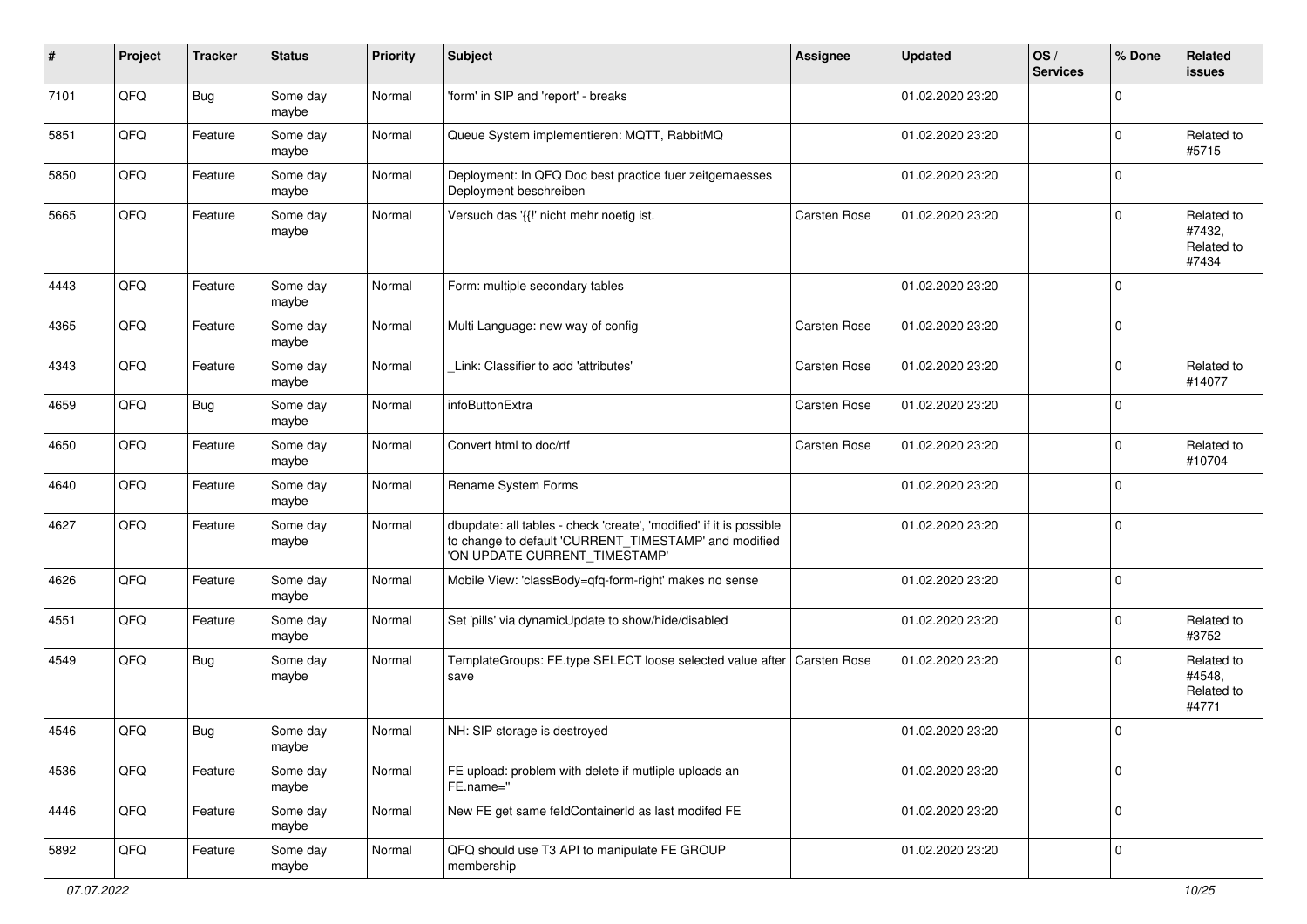| ∦    | Project        | <b>Tracker</b> | <b>Status</b>     | <b>Priority</b> | <b>Subject</b>                                                                                        | <b>Assignee</b>     | <b>Updated</b>   | OS/<br><b>Services</b> | % Done              | Related<br>issues                              |
|------|----------------|----------------|-------------------|-----------------|-------------------------------------------------------------------------------------------------------|---------------------|------------------|------------------------|---------------------|------------------------------------------------|
| 5480 | QFQ            | Feature        | Some day<br>maybe | Normal          | QFQ: Dokumentation mit Screenshots versehen                                                           | Carsten Rose        | 01.02.2020 23:20 |                        | 0                   | Related to<br>#9879                            |
| 5452 | QFQ            | Feature        | Some day<br>maybe | Normal          | Thumbnails from PDF: bad quality                                                                      |                     | 01.02.2020 23:20 |                        | $\mathbf 0$         |                                                |
| 4771 | QFQ            | Bug            | Some day<br>maybe | Normal          | qfq: select-down-values empty after save (edit-form for<br>program administrators)                    | Carsten Rose        | 01.02.2020 23:20 |                        | 0                   | Related to<br>#4549, Has<br>duplicate<br>#4282 |
| 4719 | QFQ            | Feature        | Some day<br>maybe | Normal          | Custom Message in Client in case of 'Browser tab close,<br>modification will be lost'                 |                     | 01.02.2020 23:20 |                        | 0                   |                                                |
| 3547 | QFQ            | Bug            | New               | Normal          | FE of type 'note' causes writing of empty fields.                                                     | Carsten Rose        | 01.02.2020 23:21 |                        | 0                   |                                                |
| 3504 | QFQ            | Feature        | New               | Normal          | Logging: welche Action FEs werden wann wie ausgefuehrt                                                | Carsten Rose        | 01.02.2020 23:21 |                        | 0                   | Related to<br>#5458,<br>Related to<br>#4092    |
| 5576 | QFQ            | <b>Bug</b>     | New               | Normal          | Using MySQL 'DROP' requires privilege - wich is not really<br>necessary.                              | <b>Carsten Rose</b> | 01.02.2020 23:21 |                        | $\mathbf 0$         |                                                |
| 5131 | QFQ            | Feature        | <b>New</b>        | Normal          | Activate Spin Gear ('wait/busy' indicator) via LINK attribute                                         | Carsten Rose        | 01.02.2020 23:21 |                        | 0                   |                                                |
| 4250 | QFQ            | Feature        | New               | Normal          | AutoCron in QFQ via PHP                                                                               | <b>Carsten Rose</b> | 01.02.2020 23:21 |                        | 0                   | Related to<br>#3292,<br>Related to<br>#3291    |
| 6483 | QFQ            | <b>Bug</b>     | New               | Normal          | R Store funktioniert nicht bei 'Report Notation' im FE                                                | <b>Carsten Rose</b> | 01.02.2020 23:21 |                        | 0                   |                                                |
| 6462 | QFQ            | <b>Bug</b>     | New               | Normal          | File Upload: Nutzlose Fehlermeldung wenn Datei zu gross                                               | Carsten Rose        | 01.02.2020 23:21 |                        | 0                   | Related to<br>#6139                            |
| 6437 | QFQ            | Feature        | New               | Normal          | Neuer Mode Button bei FormElementen                                                                   | Carsten Rose        | 01.02.2020 23:21 |                        | 0                   | Related to<br>#9668.<br>Blocked by<br>#9678    |
| 6292 | QFQ            | Feature        | New               | Normal          | Download: File speichern mit Hash aber original Filename in<br>der Datenbank vermerken fuer Downloads | Carsten Rose        | 01.02.2020 23:21 |                        | $\mathbf 0$         |                                                |
| 6289 | QFQ            | Feature        | New               | Normal          | Form: Log                                                                                             | Carsten Rose        | 01.02.2020 23:21 |                        | $\mathbf 0$         |                                                |
| 6765 | QFQ            | Feature        | New               | Normal          | Moeglichkeit via QFQ eigene Logs zu schreiben                                                         | Carsten Rose        | 01.02.2020 23:21 |                        | 0                   |                                                |
| 6677 | $\mathsf{QFQ}$ | <b>Bug</b>     | New               | Normal          | Error message FE Action Element: no/wrong FE reference<br>who cause the problem.                      | Carsten Rose        | 01.02.2020 23:21 |                        | 0                   |                                                |
| 6609 | QFQ            | Feature        | New               | Normal          | Formlet: JSON API erweitern                                                                           | Carsten Rose        | 01.02.2020 23:21 |                        | 50                  |                                                |
| 6594 | QFQ            | Feature        | New               | Normal          | Excel: on download, check if there is a valid sip                                                     | Carsten Rose        | 01.02.2020 23:21 |                        | $\mathbf 0$         |                                                |
| 7119 | QFQ            | Feature        | New               | Normal          | Upload: scaleDownWidth, scaleDownHeight                                                               | Carsten Rose        | 01.02.2020 23:21 |                        | 0                   |                                                |
| 7102 | QFQ            | Feature        | New               | Normal          | Comment sign in report: '#' and '--'                                                                  | Carsten Rose        | 01.02.2020 23:21 |                        | $\mathsf{O}\xspace$ |                                                |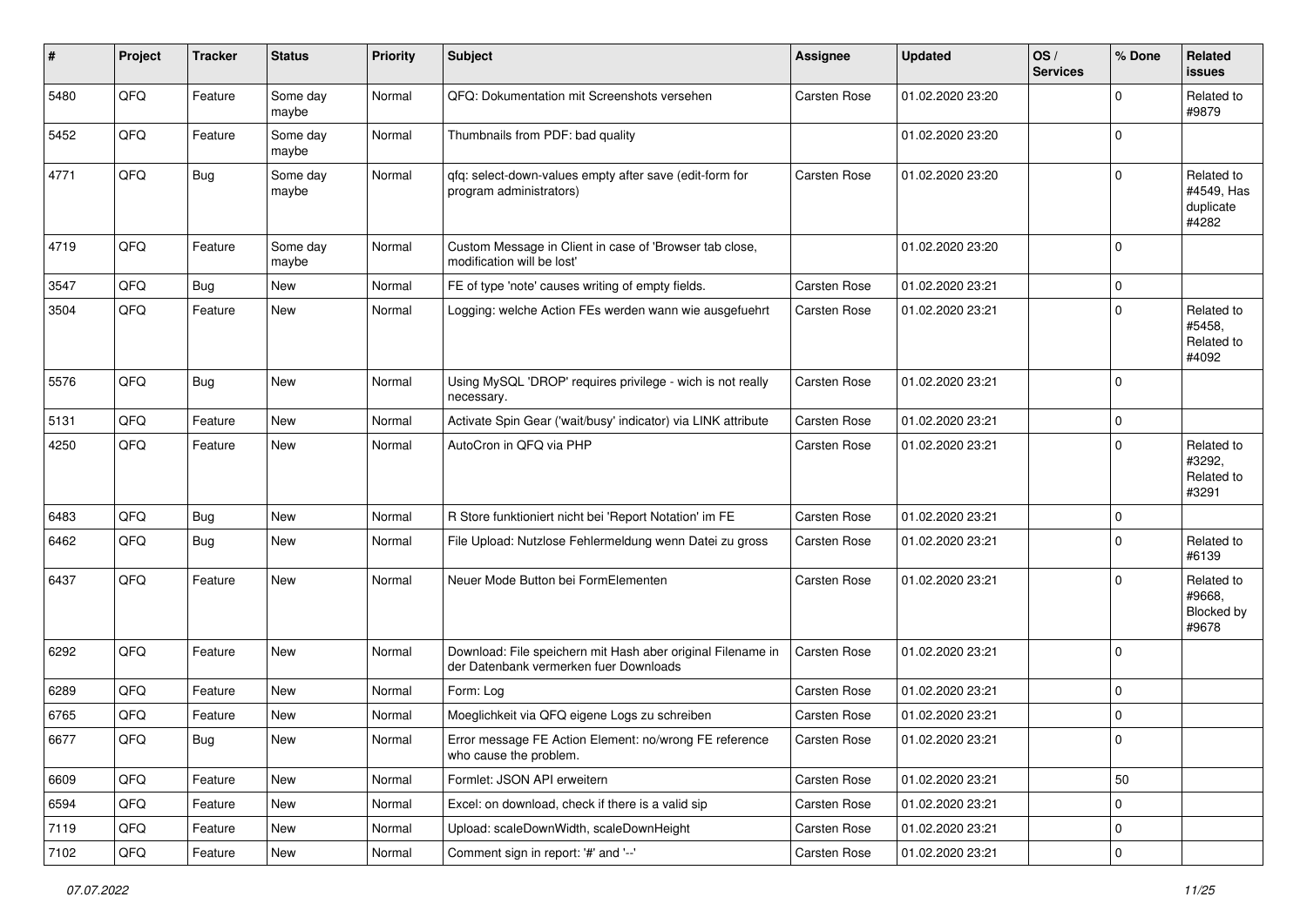| $\vert$ # | Project | <b>Tracker</b> | <b>Status</b>     | <b>Priority</b> | <b>Subject</b>                                                                                                             | Assignee            | <b>Updated</b>   | OS/<br><b>Services</b> | % Done         | Related<br>issues         |
|-----------|---------|----------------|-------------------|-----------------|----------------------------------------------------------------------------------------------------------------------------|---------------------|------------------|------------------------|----------------|---------------------------|
| 7099      | QFQ     | Feature        | New               | Normal          | Redesign FormEditor                                                                                                        | <b>Carsten Rose</b> | 01.02.2020 23:21 |                        | $\mathbf 0$    |                           |
| 7014      | QFQ     | Bug            | New               | Normal          | Sending invalid emails succeeds when<br>debug.redirectAllMailTo is set                                                     | Carsten Rose        | 01.02.2020 23:21 |                        | $\mathbf 0$    |                           |
| 6972      | QFQ     | Feature        | Some day<br>maybe | Normal          | Fabric Clipboard / cross browser tab                                                                                       | Benjamin Baer       | 01.02.2020 23:21 |                        | $\mathbf 0$    |                           |
| 6970      | QFQ     | Feature        | Some day<br>maybe | Normal          | tablesorter: default fuer 'sortReset' aendern von 'Ctrl' zu 'Alt'                                                          | Benjamin Baer       | 01.02.2020 23:21 |                        | $\Omega$       |                           |
| 6912      | QFQ     | <b>Bug</b>     | New               | Normal          | error Message Var 'deadline' already set in SIP - in Form<br>with FE.value={{deadline:R:::{{deadlinePeriod:Y}}}}           | Carsten Rose        | 01.02.2020 23:21 |                        | $\Omega$       |                           |
| 6855      | QFQ     | Feature        | New               | Normal          | With {{feUser:U}}!={{feUser:T}}: Save / Delete: only possible<br>with {{feUserSave:U}}='yes' and '{{feUserDelete:U}}='yes' | <b>Carsten Rose</b> | 01.02.2020 23:21 |                        | $\mathbf 0$    |                           |
| 7481      | QFQ     | Feature        | <b>New</b>        | Normal          | Detect 'BaseUrl' automatically                                                                                             | <b>Carsten Rose</b> | 01.02.2020 23:21 |                        | $\mathbf 0$    |                           |
| 7342      | QFQ     | Feature        | <b>New</b>        | Normal          | add content = hide this                                                                                                    | <b>Carsten Rose</b> | 01.02.2020 23:21 |                        | $\overline{0}$ |                           |
| 7280      | QFQ     | Feature        | <b>New</b>        | Normal          | recently used table                                                                                                        | <b>Carsten Rose</b> | 01.02.2020 23:21 |                        | $\mathbf 0$    |                           |
| 7261      | QFQ     | <b>Bug</b>     | New               | Normal          | Report pathFilename for user without path, only the filename                                                               | <b>Carsten Rose</b> | 01.02.2020 23:21 |                        | 0              |                           |
| 7239      | QFQ     | Feature        | New               | Normal          | TinyMCE: html tag whitelist                                                                                                | <b>Carsten Rose</b> | 01.02.2020 23:21 |                        | $\mathbf 0$    | Related to<br>#14320      |
| 7219      | QFQ     | <b>Bug</b>     | New               | Normal          | typeSheadSql / typeAheadSqlPrefetch: change to curly<br>braces                                                             | Carsten Rose        | 01.02.2020 23:21 |                        | $\Omega$       |                           |
| 7175      | QFQ     | Feature        | <b>New</b>        | Normal          | Upload: md5 hash as filename                                                                                               | <b>Carsten Rose</b> | 01.02.2020 23:21 |                        | 0              |                           |
| 9602      | QFQ     | Feature        | <b>New</b>        | Normal          | Form definition as JSON                                                                                                    | <b>Carsten Rose</b> | 01.02.2020 23:21 |                        | $\Omega$       | Related to<br>#9600       |
| 7683      | QFQ     | Feature        | <b>New</b>        | Normal          | Special column names in '{{ SELECT  AS _link }}' should be   Carsten Rose<br>detected                                      |                     | 01.02.2020 23:21 |                        | $\overline{0}$ |                           |
| 7681      | QFQ     | Feature        | New               | Normal          | Optional switch off 'check for modified record'                                                                            | Carsten Rose        | 01.02.2020 23:21 |                        | $\mathbf 0$    |                           |
| 7574      | QFQ     | <b>Bug</b>     | New               | Normal          | Substitute error: form element not reported / dont parse<br>Form.note                                                      | Carsten Rose        | 01.02.2020 23:21 |                        | 0              |                           |
| 7521      | QFQ     | Feature        | New               | Normal          | TemplateGroup: fe.type=upload                                                                                              | Carsten Rose        | 01.02.2020 23:21 |                        | $\Omega$       | Related to<br>#9706       |
| 4082      | QFQ     | Feature        | <b>New</b>        | Normal          | Dynamic Update: modeSgl - useful default                                                                                   | <b>Carsten Rose</b> | 01.02.2020 23:22 |                        | 0              |                           |
| 7512      | QFQ     | <b>Bug</b>     | <b>New</b>        | Normal          | FE: inputType=number >> 'pattern' is not respected                                                                         | Carsten Rose        | 01.02.2020 23:22 |                        | $\mathbf 0$    |                           |
| 7109      | QFQ     | Feature        | <b>New</b>        | Normal          | Dynamic Updates: row/element hide                                                                                          | <b>Carsten Rose</b> | 01.02.2020 23:22 |                        | $\mathbf 0$    | Has<br>duplicate<br>#4081 |
| 7002      | QFQ     | <b>Bug</b>     | New               | Normal          | Dynamic Update: row does not disappear / appear                                                                            | <b>Carsten Rose</b> | 01.02.2020 23:22 |                        | $\mathbf 0$    |                           |
| 6250      | QFQ     | Feature        | In Progress       | Normal          | Enhance layout: a) Subrecord, b) Subrecord-Title                                                                           | Carsten Rose        | 01.02.2020 23:22 |                        | $\Omega$       | Related to<br>#5391       |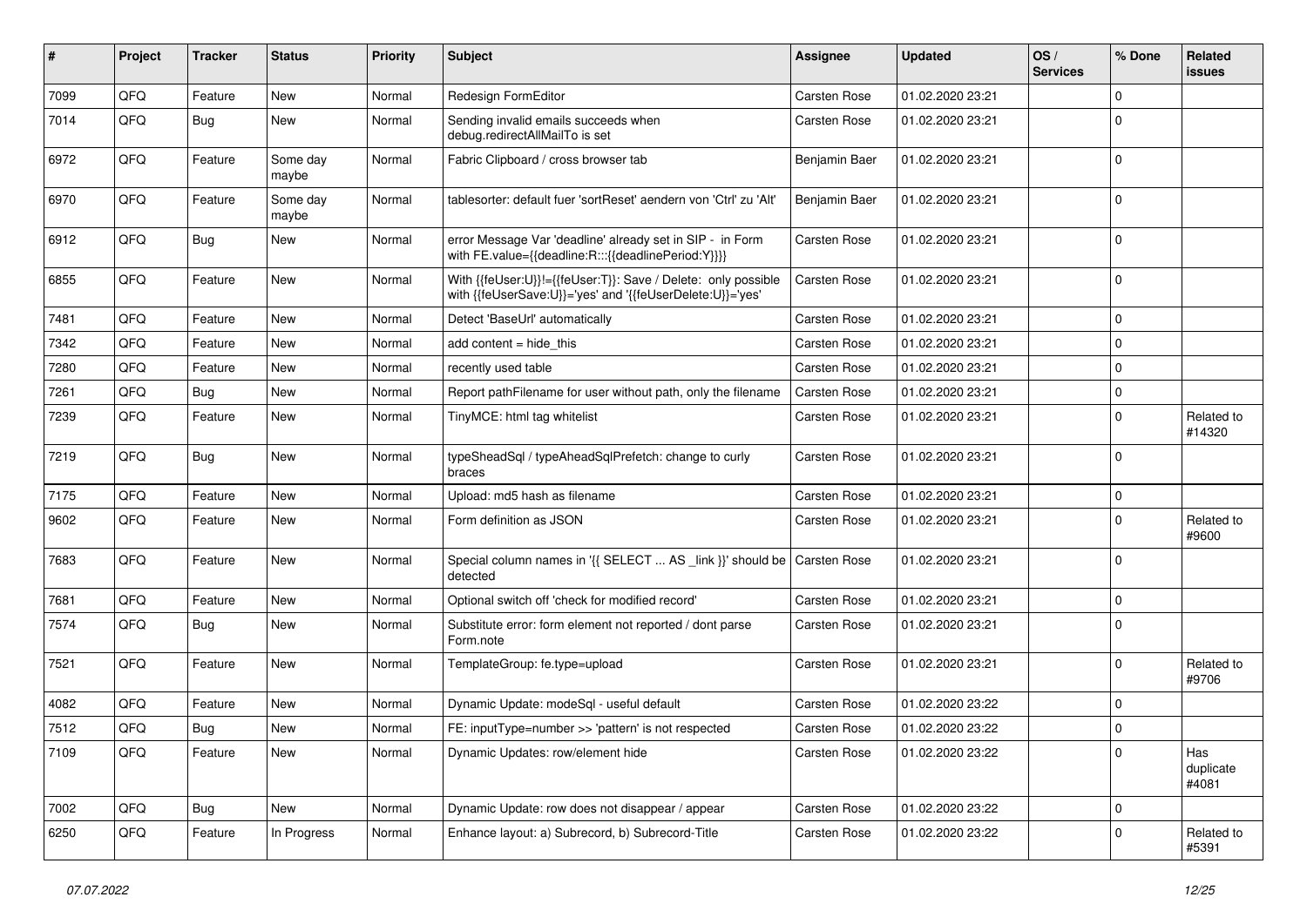| #    | Project | <b>Tracker</b> | <b>Status</b>     | <b>Priority</b> | Subject                                                                                                | Assignee      | <b>Updated</b>   | OS/<br><b>Services</b> | % Done      | Related<br>issues    |
|------|---------|----------------|-------------------|-----------------|--------------------------------------------------------------------------------------------------------|---------------|------------------|------------------------|-------------|----------------------|
| 7812 | QFQ     | Feature        | <b>New</b>        | Normal          | FE 'Subrecord' - new option 'subrecordShowFilter',<br>'subrecordPaging'                                | Carsten Rose  | 01.02.2020 23:22 |                        | $\Omega$    |                      |
| 7795 | QFQ     | <b>Bug</b>     | New               | Normal          | Readonly Form: Typeahead-Felder                                                                        | Carsten Rose  | 01.02.2020 23:22 |                        | $\mathbf 0$ | Related to<br>#10640 |
| 7730 | QFQ     | Feature        | Priorize          | Normal          | SELECT Box: title in between                                                                           | Benjamin Baer | 01.02.2020 23:22 |                        | $\mathbf 0$ |                      |
| 7685 | QFQ     | <b>Bug</b>     | <b>New</b>        | Normal          | Open FormElement from QFQ error message and save<br>modified record: error about missing {{formId:F}}  | Carsten Rose  | 01.02.2020 23:22 |                        | $\Omega$    |                      |
| 7547 | QFQ     | <b>Bug</b>     | New               | Normal          | Error Message in afterSave: wrong parameter column<br>reported                                         | Carsten Rose  | 01.02.2020 23:22 |                        | $\Omega$    |                      |
| 7524 | QFQ     | <b>Bug</b>     | <b>New</b>        | Normal          | QFQ throws a 'General Error' if 'fileadmin/protected/log/' is<br>not writeable                         | Carsten Rose  | 01.02.2020 23:22 |                        | $\Omega$    |                      |
| 7520 | QFQ     | Feature        | <b>New</b>        | Normal          | QR Code:  AS _qr ( AS _link)                                                                           | Carsten Rose  | 01.02.2020 23:22 |                        | $\Omega$    |                      |
| 7519 | QFQ     | Feature        | New               | Normal          | Select: Multi                                                                                          | Carsten Rose  | 01.02.2020 23:22 |                        | $\Omega$    |                      |
| 7513 | QFQ     | Bug            | <b>New</b>        | Normal          | Radios not correct aligned                                                                             | Carsten Rose  | 01.02.2020 23:22 |                        | $\Omega$    |                      |
| 8806 | QFQ     | Feature        | <b>New</b>        | Normal          | SQL Function nl2br                                                                                     | Carsten Rose  | 01.02.2020 23:22 |                        | $\Omega$    |                      |
| 8719 | QFQ     | Feature        | New               | Normal          | extraButtonLock: add support for 0/1                                                                   | Carsten Rose  | 01.02.2020 23:22 |                        | $\mathbf 0$ |                      |
| 8336 | QFQ     | Feature        | New               | Normal          | Form > modified > Close New: a) Optional disable popup, b)<br>custom text, c) mode on save: closelstay | Carsten Rose  | 01.02.2020 23:22 |                        | $\Omega$    | Related to<br>#8335  |
| 8089 | QFQ     | Feature        | <b>New</b>        | Normal          | Copy/Paste for FormElements                                                                            | Carsten Rose  | 01.02.2020 23:22 |                        | $\Omega$    |                      |
| 8049 | QFQ     | <b>Bug</b>     | New               | Normal          | FE.type=note, column 'value': text moves some pixel to top<br>after save                               | Carsten Rose  | 01.02.2020 23:22 |                        | $\Omega$    |                      |
| 7924 | QFQ     | Feature        | <b>New</b>        | Normal          | Radio/Checkbox with Tooltip                                                                            | Carsten Rose  | 01.02.2020 23:22 |                        | $\mathbf 0$ |                      |
| 9130 | QFQ     | Feature        | Some day<br>maybe | Normal          | tablesorter: Automatic Row numbering / Zeilenummer                                                     | Benjamin Baer | 01.02.2020 23:22 |                        | $\Omega$    |                      |
| 9129 | QFQ     | Feature        | <b>New</b>        | Normal          | sqlValidate: Message as notification, not as error                                                     | Carsten Rose  | 01.02.2020 23:22 |                        | $\Omega$    | Related to<br>#9128  |
| 9128 | QFQ     | Feature        | <b>New</b>        | Normal          | Error Message: not replaced variables- a) replace back to '{',<br>b) underline                         | Carsten Rose  | 01.02.2020 23:22 |                        | $\Omega$    | Related to<br>#9129  |
| 9127 | QFQ     | Bug            | <b>New</b>        | Normal          | Error Message: change 'roll over' color - text not readable                                            | Carsten Rose  | 01.02.2020 23:22 |                        | $\Omega$    |                      |
| 8975 | QFQ     | Feature        | New               | Normal          | Report Notation: 2.0                                                                                   | Carsten Rose  | 01.02.2020 23:22 |                        | $\mathbf 0$ | Related to<br>#8963  |
| 9317 | QFQ     | Bug            | New               | Normal          | FE.type=note: with dynamic show/hidden an empty label<br>causes trouble                                | Carsten Rose  | 01.02.2020 23:22 |                        | $\Omega$    |                      |
| 9275 | QFQ     | <b>Bug</b>     | New               | Normal          | auteron: t3 page, which takes to long to respond, is not<br>reported properly                          | Carsten Rose  | 01.02.2020 23:22 |                        | 100         |                      |
| 9208 | QFQ     | Feature        | New               | Normal          | Manage 'recent' records                                                                                | Carsten Rose  | 01.02.2020 23:22 |                        | $\mathbf 0$ |                      |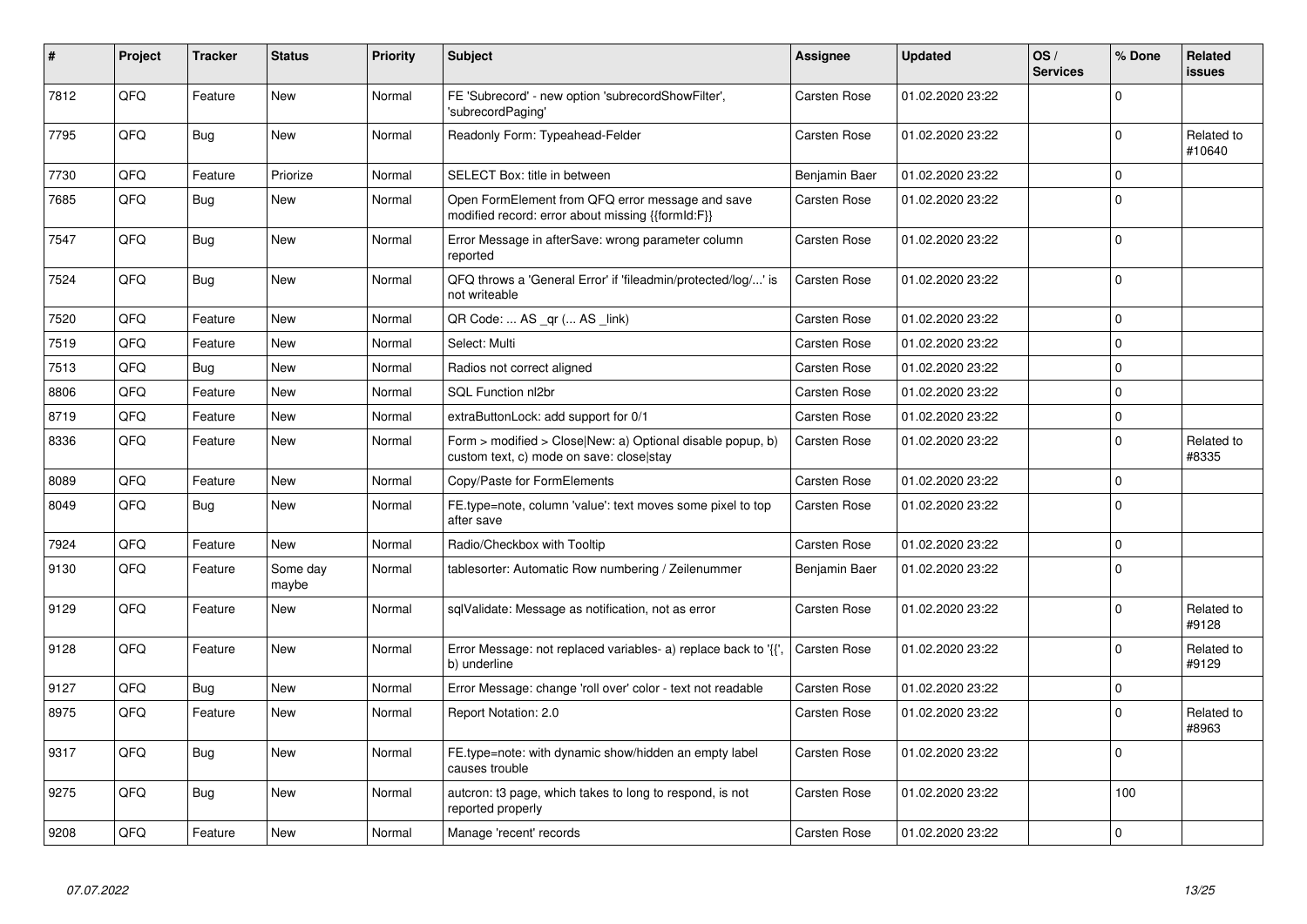| #     | Project | <b>Tracker</b> | <b>Status</b> | <b>Priority</b> | <b>Subject</b>                                                                                     | Assignee            | <b>Updated</b>   | OS/<br><b>Services</b> | % Done      | Related<br>issues                                                    |
|-------|---------|----------------|---------------|-----------------|----------------------------------------------------------------------------------------------------|---------------------|------------------|------------------------|-------------|----------------------------------------------------------------------|
| 9177  | QFQ     | <b>Bug</b>     | New           | Normal          | Bug? QFQ tries to save an action FE, which has real existing<br>column name                        | Carsten Rose        | 01.02.2020 23:22 |                        | $\mathbf 0$ |                                                                      |
| 9537  | QFQ     | Feature        | New           | Normal          | FormEditor: Edit fieldset in FrontEnd                                                              | Carsten Rose        | 01.02.2020 23:22 |                        | 0           |                                                                      |
| 9533  | QFQ     | Bug            | New           | Normal          | FE.type=upload: Check in 'beforeSave' if upload is given                                           | Carsten Rose        | 01.02.2020 23:22 |                        | $\mathbf 0$ | Related to<br>#11523                                                 |
| 9352  | QFQ     | Feature        | <b>New</b>    | Normal          | FE 'Native' fire slaveld, sqlAfter, sqlIns                                                         | Carsten Rose        | 01.02.2020 23:22 |                        | $\mathbf 0$ |                                                                      |
| 9811  | QFQ     | Feature        | New           | Normal          | Report: tag every n'th row                                                                         | Carsten Rose        | 01.02.2020 23:22 |                        | 0           |                                                                      |
| 9783  | QFQ     | Bug            | New           | Normal          | Email with special characters                                                                      | Carsten Rose        | 01.02.2020 23:22 |                        | 0           |                                                                      |
| 9781  | QFQ     | Feature        | New           | Normal          | Button: CSS class to make buttons smaller                                                          | Carsten Rose        | 01.02.2020 23:22 |                        | 0           |                                                                      |
| 9707  | QFQ     | Feature        | <b>New</b>    | Normal          | SIP security: encode pageld and check pageld on decode                                             | Carsten Rose        | 01.02.2020 23:22 |                        | 0           |                                                                      |
| 9706  | QFQ     | Feature        | New           | Normal          | Multi File Upload (hidden template group)                                                          | Carsten Rose        | 01.02.2020 23:22 |                        | $\mathbf 0$ | Related to<br>#7521,<br>Related to<br>#5562,<br>Related to<br>#13330 |
| 9691  | QFQ     | Bug            | In Progress   | Normal          | Checkbox: dynamic update > readonly                                                                | <b>Carsten Rose</b> | 01.02.2020 23:22 |                        | 50          | Related to<br>#9834                                                  |
| 10015 | QFQ     | Feature        | Priorize      | Normal          | Monospace in Textarea                                                                              | Carsten Rose        | 03.02.2020 13:40 |                        | $\mathbf 0$ |                                                                      |
| 10003 | QFQ     | Feature        | Priorize      | Normal          | fieldset: stronger visualize group                                                                 | Benjamin Baer       | 12.02.2020 08:13 |                        | $\mathbf 0$ |                                                                      |
| 10115 | QFQ     | Feature        | New           | Normal          | TypeAhead: static list                                                                             | Carsten Rose        | 26.02.2020 16:42 |                        | 100         |                                                                      |
| 10324 | QFQ     | <b>Bug</b>     | New           | Normal          | Excel Export mit Template funktioniert nur, wenn Template<br>vor uid kommt                         |                     | 30.03.2020 11:20 |                        | 0           | Related to<br>#10257                                                 |
| 4050  | QFQ     | Feature        | New           | Normal          | sql.log: 1) FormElement ID which causes a specific action,<br>2) Result in the same row.           | Carsten Rose        | 15.04.2020 11:35 |                        | $\mathbf 0$ | Related to<br>#5458                                                  |
| 10082 | QFQ     | <b>Bug</b>     | New           | Normal          | FE.type=SELECT - 'sanatize' Class                                                                  | Carsten Rose        | 07.05.2020 09:36 |                        | 0           | Related to<br>#10081                                                 |
| 10119 | QFQ     | Feature        | New           | Normal          | Dropdown (selectlist) & TypeAhead: format and catagorize list                                      | Carsten Rose        | 07.05.2020 09:36 |                        | 0           |                                                                      |
| 10124 | QFQ     | Feature        | Feedback      | Normal          | qfq AAI-Login                                                                                      | Karin Niffeler      | 07.05.2020 09:36 |                        | 0           |                                                                      |
| 10322 | QFQ     | <b>Bug</b>     | New           | Normal          | FormElement / Radio: missing column 'enum' >> FE not<br>reported                                   | Carsten Rose        | 07.05.2020 09:37 |                        | $\mathbf 0$ |                                                                      |
| 10384 | QFQ     | Feature        | New           | Normal          | Parameter Exchange QFQ Instances                                                                   |                     | 07.05.2020 09:38 |                        | 0           |                                                                      |
| 10443 | QFQ     | Feature        | In Progress   | Normal          | Konzept_api / _live                                                                                | Carsten Rose        | 07.05.2020 09:39 |                        | 0           |                                                                      |
| 5559  | QFQ     | Bug            | New           | Normal          | FE.type = Upload: 'accept' might contain variables                                                 | Carsten Rose        | 11.05.2020 21:23 |                        | 0           |                                                                      |
| 10593 | QFQ     | Feature        | New           | Normal          | label2: text behind input element                                                                  | Carsten Rose        | 16.05.2020 10:57 |                        | 0           |                                                                      |
| 5345  | QFQ     | Feature        | New           | Normal          | Report: UPDATE / INSERT / DELETE statements should<br>trigger subqueries, depending on the result. | Carsten Rose        | 27.05.2020 16:11 |                        | 0           |                                                                      |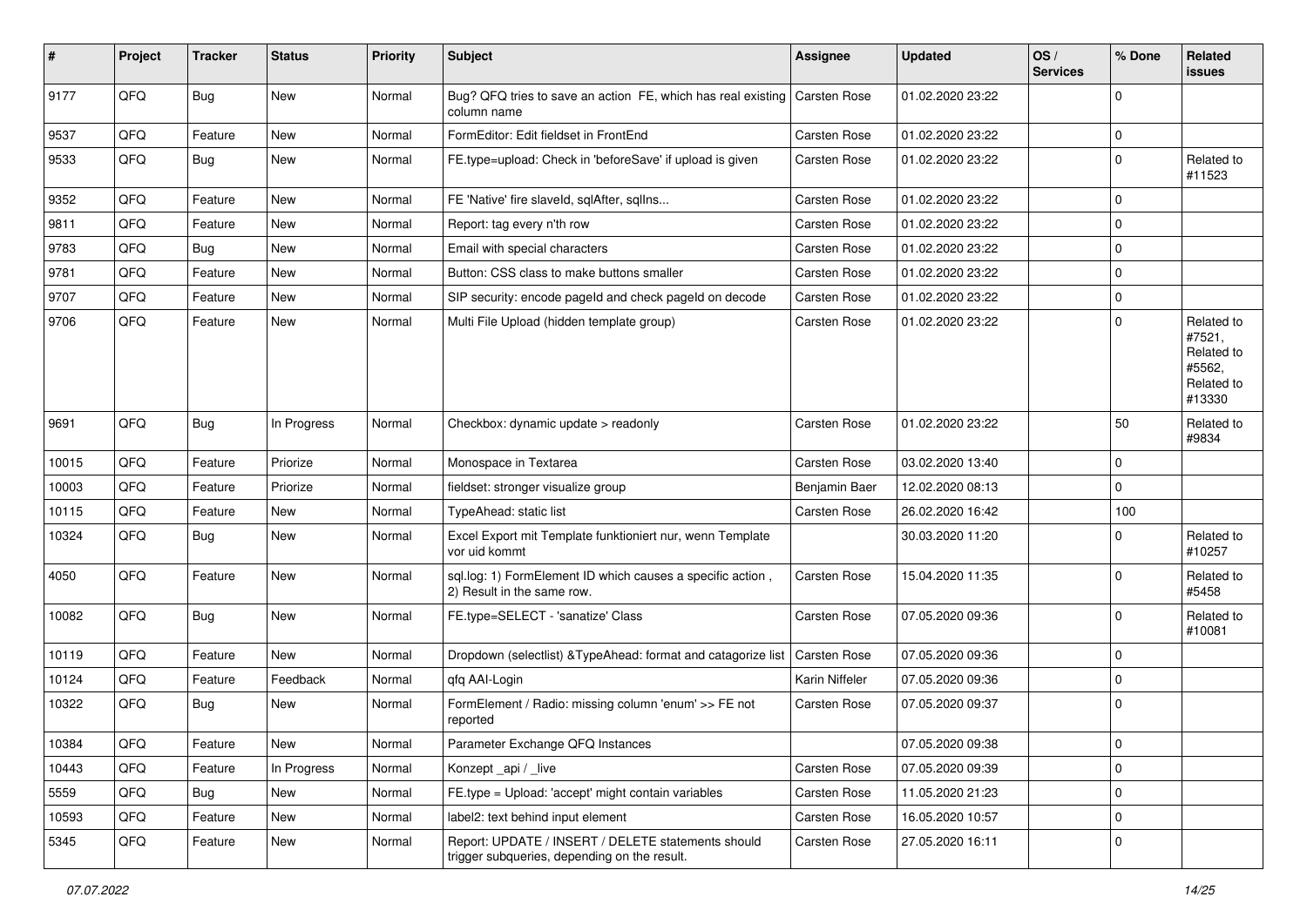| #     | Project | <b>Tracker</b> | <b>Status</b>     | <b>Priority</b> | <b>Subject</b>                                                                      | <b>Assignee</b>     | <b>Updated</b>   | OS/<br><b>Services</b> | % Done      | Related<br>issues                                                    |
|-------|---------|----------------|-------------------|-----------------|-------------------------------------------------------------------------------------|---------------------|------------------|------------------------|-------------|----------------------------------------------------------------------|
| 10658 | QFQ     | Bug            | New               | Normal          | processReadOnly broken                                                              | Carsten Rose        | 27.05.2020 17:55 |                        | 0           |                                                                      |
| 10005 | QFQ     | Feature        | Priorize          | Normal          | Report / special column name:  AS _calendar                                         | <b>Carsten Rose</b> | 03.06.2020 17:28 |                        | $\mathbf 0$ |                                                                      |
| 10738 | QFQ     | Feature        | Some day<br>maybe | Normal          | CORS headers for external API requests                                              |                     | 10.06.2020 14:00 |                        | 0           |                                                                      |
| 3432  | QFQ     | Feature        | New               | Normal          | subrecord: dynamicUpdate                                                            | <b>Carsten Rose</b> | 11.06.2020 21:10 |                        | $\mathbf 0$ | Related to<br>#5691                                                  |
| 10763 | QFQ     | Feature        | New               | Normal          | form accessed and submitted despite logout?                                         |                     | 16.06.2020 11:43 |                        | 0           |                                                                      |
| 10819 | QFQ     | Feature        | New               | Normal          | Persistent SIP - second try                                                         | Carsten Rose        | 29.06.2020 23:02 |                        | 0           | Related to<br>#6261                                                  |
| 10874 | QFQ     | Feature        | New               | Normal          | Erstellen eines Foreign Keys in der Tabelle "FormElement"                           |                     | 13.07.2020 10:11 |                        | 0           |                                                                      |
| 10890 | QFQ     | <b>Bug</b>     | New               | Normal          | AutoCron hangs                                                                      |                     | 20.07.2020 13:56 |                        | $\mathbf 0$ |                                                                      |
| 10976 | QFQ     | Feature        | New               | Normal          | Excel Export Verbesserungen                                                         | Carsten Rose        | 06.08.2020 10:56 |                        | 0           |                                                                      |
| 10996 | QFQ     | Feature        | New               | Normal          | Download video via sip: no seek                                                     | Carsten Rose        | 12.08.2020 14:18 |                        | $\mathbf 0$ |                                                                      |
| 11080 | QFQ     | Feature        | New               | Normal          | Send MQTT messages                                                                  | Carsten Rose        | 29.08.2020 19:49 |                        | 0           |                                                                      |
| 11076 | QFQ     | Feature        | In Progress       | Normal          | SELECT  AS _websocket                                                               | <b>Carsten Rose</b> | 30.08.2020 17:49 |                        | 0           | Related to<br>#13354                                                 |
| 11195 | QFQ     | Bug            | <b>New</b>        | Low             | Dynamic Update: Note not updated if new text is empty<br>(v20.4)                    |                     | 25.09.2020 11:14 |                        | $\mathbf 0$ |                                                                      |
| 11239 | QFQ     | Bug            | New               | Normal          | Radiobutton (plain): horizontales Rendern abhängig vom<br>Datentyp in der Datenbank | Carsten Rose        | 30.09.2020 18:37 |                        | $\mathbf 0$ |                                                                      |
| 11504 | QFQ     | Feature        | New               | Normal          | Dynamic Update: Button text update for 'Save',' Close' &<br>'Delete'                | Carsten Rose        | 12.11.2020 23:44 |                        | $\mathbf 0$ |                                                                      |
| 10937 | QFQ     | <b>Bug</b>     | New               | Normal          | Fehler mit abhängigen Select- Feldern beim Positionieren                            | Carsten Rose        | 12.11.2020 23:45 |                        | $\mathbf 0$ |                                                                      |
| 10759 | QFQ     | <b>Bug</b>     | New               | Normal          | emptyMeansNull - Feld falsch aktualisiert                                           |                     | 12.11.2020 23:45 |                        | 0           |                                                                      |
| 10704 | QFQ     | Bug            | New               | Normal          | wkhtml problem rendering fullCalendar.js / fabric.js >><br>successor: puppeteer     | Carsten Rose        | 12.11.2020 23:45 |                        | $\mathbf 0$ | Related to<br>#5024,<br>Related to<br>#4650,<br>Related to<br>#10715 |
| 10588 | QFQ     | <b>Bug</b>     | New               | Normal          | typeahed Tag: Doku anpassen                                                         | Carsten Rose        | 12.11.2020 23:45 |                        | $\mathbf 0$ |                                                                      |
| 11522 | QFQ     | <b>Bug</b>     | New               | Normal          | Aus/Einblenden von Reitern                                                          |                     | 13.11.2020 14:58 |                        | 0           |                                                                      |
| 11523 | QFG     | Feature        | New               | Normal          | Mit dynamic Update erkennen, ob Upload gemacht wurde                                | Carsten Rose        | 13.11.2020 15:07 |                        | 0           | Related to<br>#9533                                                  |
| 11535 | QFQ     | Feature        | New               | Normal          | Ability to create SQL columns in frontend QFQ forms                                 |                     | 17.11.2020 12:11 |                        | 0           |                                                                      |
| 11534 | QFQ     | Feature        | New               | Normal          | Report: Action on selected rows - Table batchprocessing<br>feature                  |                     | 18.11.2020 08:15 |                        | 0           |                                                                      |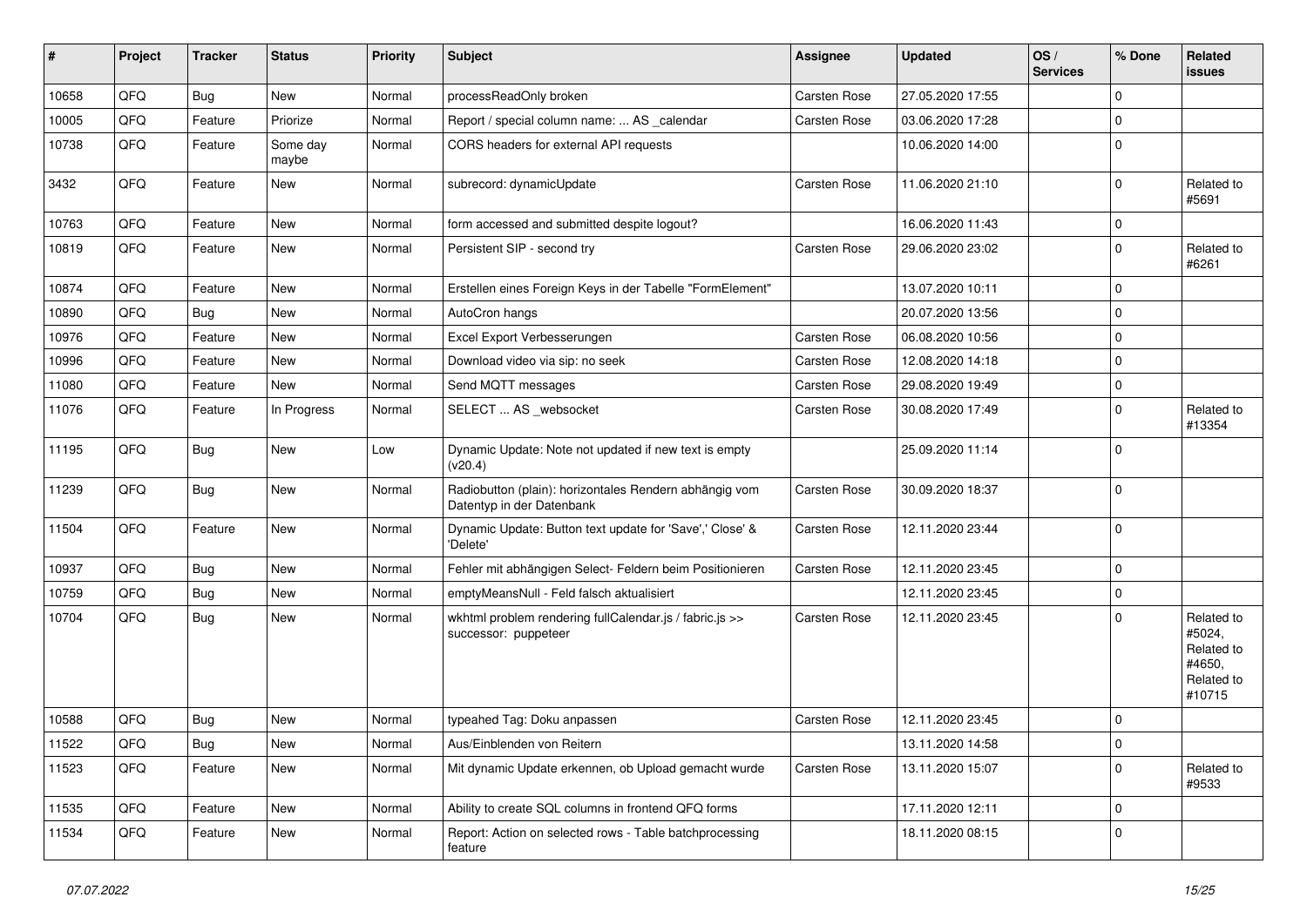| ∦     | Project        | <b>Tracker</b> | <b>Status</b>     | <b>Priority</b> | <b>Subject</b>                                                                                       | <b>Assignee</b>     | <b>Updated</b>   | OS/<br><b>Services</b> | % Done      | Related<br>issues    |
|-------|----------------|----------------|-------------------|-----------------|------------------------------------------------------------------------------------------------------|---------------------|------------------|------------------------|-------------|----------------------|
| 11695 | QFQ            | <b>Bug</b>     | <b>New</b>        | Normal          | MultiForm required FE Error                                                                          | <b>Carsten Rose</b> | 04.12.2020 13:34 |                        | $\Omega$    |                      |
| 11715 | QFQ            | Bug            | New               | Normal          | acceptZeroAsRequired and requiredOffButMark do not<br>coincide                                       |                     | 08.12.2020 12:13 |                        | $\Omega$    |                      |
| 11716 | QFQ            | Feature        | <b>New</b>        | Normal          | Form an beliebiger Stelle im Report anzeigen                                                         |                     | 09.12.2020 09:47 |                        | $\Omega$    |                      |
| 11752 | QFQ            | Bug            | New               | Normal          | checkbox renders multiple input elements with same name                                              | Carsten Rose        | 17.12.2020 14:58 |                        | $\Omega$    | Related to<br>#11750 |
| 11775 | QFQ            | Feature        | New               | Normal          | Subrecord Tooltip pro Feld                                                                           | Carsten Rose        | 18.12.2020 15:22 |                        | $\Omega$    | Related to<br>#11955 |
| 5695  | QFQ            | Feature        | In Progress       | Normal          | <b>Multiform</b>                                                                                     | Carsten Rose        | 02.01.2021 18:38 |                        | $\Omega$    |                      |
| 9126  | QFQ            | Bug            | Some day<br>maybe | Normal          | hidden Form elements are present in page source                                                      |                     | 02.01.2021 18:41 |                        | $\Omega$    |                      |
| 9281  | QFQ            | <b>Bug</b>     | Some day<br>maybe | Normal          | Allow STRICT_TRANS_TABLES                                                                            | Carsten Rose        | 02.01.2021 18:43 |                        | $\Omega$    |                      |
| 3880  | QFQ            | Feature        | Some day<br>maybe | Normal          | Form 'Form': anlegen einer Tabelle                                                                   |                     | 14.01.2021 10:12 |                        | $\Omega$    |                      |
| 7229  | QFQ            | Feature        | Some day<br>maybe | Normal          | New FormElement.type: Button                                                                         |                     | 01.02.2021 12:32 |                        | $\Omega$    |                      |
| 9958  | QFQ            | Bug            | Priorize          | Normal          | Broken subrecord query: no error message                                                             | <b>Carsten Rose</b> | 05.02.2021 15:15 |                        | $\mathbf 0$ |                      |
| 12023 | QFQ            | Feature        | New               | Normal          | MySQL Stored Precdure: QDECODESPECIALCHAR()                                                          | Carsten Rose        | 16.02.2021 11:16 |                        | $\Omega$    | Related to<br>#12022 |
| 12038 | QFQ            | Feature        | New               | Normal          | a) STORE_VAR: filenameOnlyStripUniq, b) SP:<br>QSTRIPUNIQ()                                          |                     | 17.02.2021 23:55 |                        | $\Omega$    |                      |
| 12024 | QFQ            | Feature        | <b>New</b>        | Normal          | Excel Export: text columns by default decode<br>htmlspeciachar()                                     | Carsten Rose        | 17.02.2021 23:55 |                        | $\Omega$    | Related to<br>#12022 |
| 12039 | QFQ            | Feature        | New               | Normal          | Missing htmlSpecialChar() in pre processing on form submit                                           |                     | 18.02.2021 00:09 |                        | $\Omega$    | Related to<br>#14320 |
| 12040 | QFQ            | Bug            | New               | Normal          | FE Mode 'hidden' für zwei FEs auf einer Zeile                                                        | Carsten Rose        | 18.02.2021 10:13 |                        | $\Omega$    |                      |
| 12045 | QFQ            | <b>Bug</b>     | <b>New</b>        | Normal          | templateGroup afterSave FE: Aufruf ohne<br>sqlHonorFormElements funktioniert nicht                   | Carsten Rose        | 18.02.2021 16:33 |                        | $\Omega$    |                      |
| 8187  | QFQ            | Feature        | New               | Normal          | Subrecord: enable/hide new button - make new/edit/delete<br>customizeable.                           | Carsten Rose        | 06.03.2021 18:44 |                        | $\Omega$    | Related to<br>#11326 |
| 12133 | QFQ            | Bug            | New               | Normal          | NPM, phpSpreadSheet aktualisieren                                                                    | <b>Carsten Rose</b> | 15.03.2021 09:04 |                        | I٥          |                      |
| 12146 | QFQ            | Feature        | New               | Normal          | Autocron Job: Anzeigen wann der naechste Job ausgefuehrt<br>wird, resp das er nicht ausgefuehrt wird | Carsten Rose        | 15.03.2021 15:23 |                        | 0           |                      |
| 11516 | QFQ            | Feature        | New               | Normal          | Multi Page Form (Previous/Next Buttons)                                                              | Carsten Rose        | 16.03.2021 17:52 |                        | 0           |                      |
| 8217  | QFQ            | Feature        | New               | Normal          | if-elseif-else construct                                                                             | Carsten Rose        | 16.03.2021 18:41 |                        | $\mathbf 0$ | Related to<br>#10716 |
| 10714 | $\mathsf{QFQ}$ | Feature        | New               | Normal          | multi Table Form                                                                                     | Carsten Rose        | 16.03.2021 18:44 |                        | $\mathbf 0$ |                      |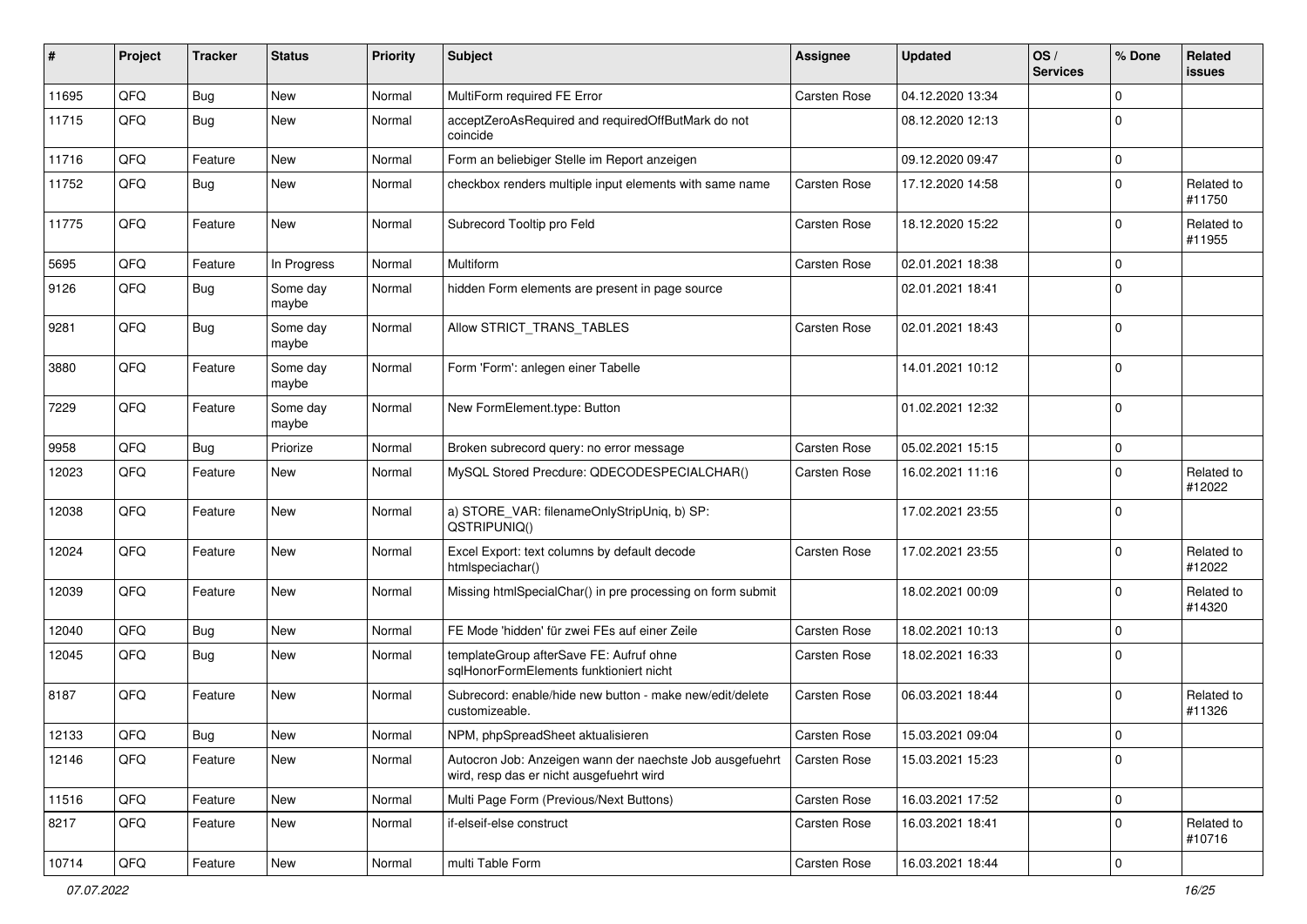| #     | Project | <b>Tracker</b> | <b>Status</b>     | <b>Priority</b> | Subject                                                                                                    | <b>Assignee</b>                                        | <b>Updated</b>      | OS/<br><b>Services</b> | % Done      | Related<br>issues                             |                      |
|-------|---------|----------------|-------------------|-----------------|------------------------------------------------------------------------------------------------------------|--------------------------------------------------------|---------------------|------------------------|-------------|-----------------------------------------------|----------------------|
| 12187 | QFQ     | Bug            | New               | Normal          | Trigger FormAsFile() via Report: probably problem with multi<br>DB setup                                   | Carsten Rose                                           | 20.03.2021 21:20    |                        | $\Omega$    |                                               |                      |
| 11347 | QFQ     | <b>Bug</b>     | Feedback          | Normal          | If Bedingungen funktionieren nicht korrekt                                                                 | Christoph Fuchs                                        | 21.03.2021 20:37    |                        | 0           |                                               |                      |
| 10080 | QFQ     | Feature        | New               | Normal          | Popup on 'save' / 'close': configure dialog (answer<br>yes/no/cancle/)                                     | Carsten Rose                                           | 28.03.2021 20:52    |                        | $\Omega$    | Is duplicate<br>of #12262                     |                      |
| 12330 | QFQ     | Feature        | New               | Normal          | Copy to input field / text area / TinyMCE                                                                  | Carsten Rose                                           | 07.04.2021 09:01    |                        | $\mathbf 0$ |                                               |                      |
| 12135 | QFQ     | Feature        | New               | Normal          | Subrecord: Notiz                                                                                           |                                                        | 24.04.2021 16:58    |                        | $\mathbf 0$ |                                               |                      |
| 7278  | QFQ     | Feature        | Some day<br>maybe | Normal          | Form: Wert vordefinieren der immer gesetzt wird                                                            |                                                        | 02.05.2021 09:27    |                        | $\Omega$    |                                               |                      |
| 12162 | QFQ     | Feature        | New               | Normal          | FE.type=sendmail: personalized mailing (several mails) via<br>template                                     | Carsten Rose                                           | 03.05.2021 20:45    |                        | $\Omega$    |                                               |                      |
| 12156 | QFQ     | Feature        | New               | Normal          | Form: Optional disable 'leave page'                                                                        |                                                        | 03.05.2021 20:45    |                        | $\mathbf 0$ |                                               |                      |
| 12109 | QFQ     | Feature        | New               | Normal          | Donwload Link: Plain, SIP, Persistent Link, Peristent SIP -<br>new notation                                | Carsten Rose                                           | 03.05.2021 20:45    |                        | $\Omega$    | Related to<br>#12085                          |                      |
| 12480 | QFQ     | Feature        | New               | Normal          | If QFQ upgrade is running, block further request                                                           | Carsten Rose                                           | 03.05.2021 20:45    |                        | $\Omega$    |                                               |                      |
| 12477 | QFQ     | Feature        | New               | Normal          | Support for refactoring: Form, FormElement, diverse<br>Tabellen/Spalten, tt-content Records                | Carsten Rose                                           | 03.05.2021 20:45    |                        | $\Omega$    |                                               |                      |
| 12474 | QFQ     | Feature        | New               | Normal          | Check BaseConfigURL if it is given and the the last char is '/'                                            | <b>Carsten Rose</b>                                    | 03.05.2021 20:45    |                        | $\mathbf 0$ |                                               |                      |
| 12413 | QFQ     | Feature        | New               | Normal          | STORE_TYPO3: enhance for {{be_users.email:T}},<br>{{fe_users.email:T}}                                     | Carsten Rose                                           | 03.05.2021 20:45    |                        | $\Omega$    | Related to<br>#12412,<br>Related to<br>#10012 |                      |
| 12400 | QFQ     | Feature        | New               | Normal          | Tutorial ist in QFQ Doku, Wird in der Suche gefunden, es gibt<br>aber kein Menupunkt - Inhalt ueberpruefen | <b>Carsten Rose</b>                                    | 03.05.2021 20:45    |                        | $\Omega$    |                                               |                      |
| 12269 | QFQ     | Feature        | New               | Normal          | 2FA - Login                                                                                                | Carsten Rose                                           | 03.05.2021 20:45    |                        | $\mathbf 0$ |                                               |                      |
| 11747 | QFQ     | Feature        | New               | Normal          | Maintenance Page with Redirect                                                                             | Carsten Rose                                           | 03.05.2021 20:47    |                        | $\Omega$    | Related to<br>#11741                          |                      |
| 4194  | QFQ     | Feature        | In Progress       | Normal          | Bootstrap 4 ist jetzt offiziel                                                                             |                                                        | 03.05.2021 20:47    |                        | $\Omega$    | Related to<br>#10114                          |                      |
| 11955 | QFQ     | Feature        | New               | Normal          | subrecord: new title option to set <th> attributes - e.g. to<br/>customize tablesorter options.</th>       | attributes - e.g. to<br>customize tablesorter options. | <b>Carsten Rose</b> | 03.05.2021 20:47       |             | $\Omega$                                      | Related to<br>#11775 |
| 11668 | QFQ     | Bug            | New               | Normal          | Play function.sql - problem with mysql                                                                     | Carsten Rose                                           | 03.05.2021 20:48    |                        | ۱n          |                                               |                      |
| 11667 | QFQ     | Bug            | New               | Normal          | MySQL mariadb-server-10.3: Incorrect datetime value                                                        | Carsten Rose                                           | 03.05.2021 20:48    |                        | 0           |                                               |                      |
| 12163 | QFQ     | Feature        | New               | Normal          | Checkbox: table wrap                                                                                       | Carsten Rose                                           | 03.05.2021 20:51    |                        | $\mathbf 0$ |                                               |                      |
| 12119 | QFQ     | Feature        | New               | Normal          | AS paged: error message missing if there ist no 'r' argument.                                              | Carsten Rose                                           | 03.05.2021 20:51    |                        | 0           |                                               |                      |
| 10345 | QFQ     | Feature        | New               | Normal          | Templates - Patterns QFQ Style                                                                             |                                                        | 03.05.2021 21:01    |                        | 0           | Related to<br>#10713                          |                      |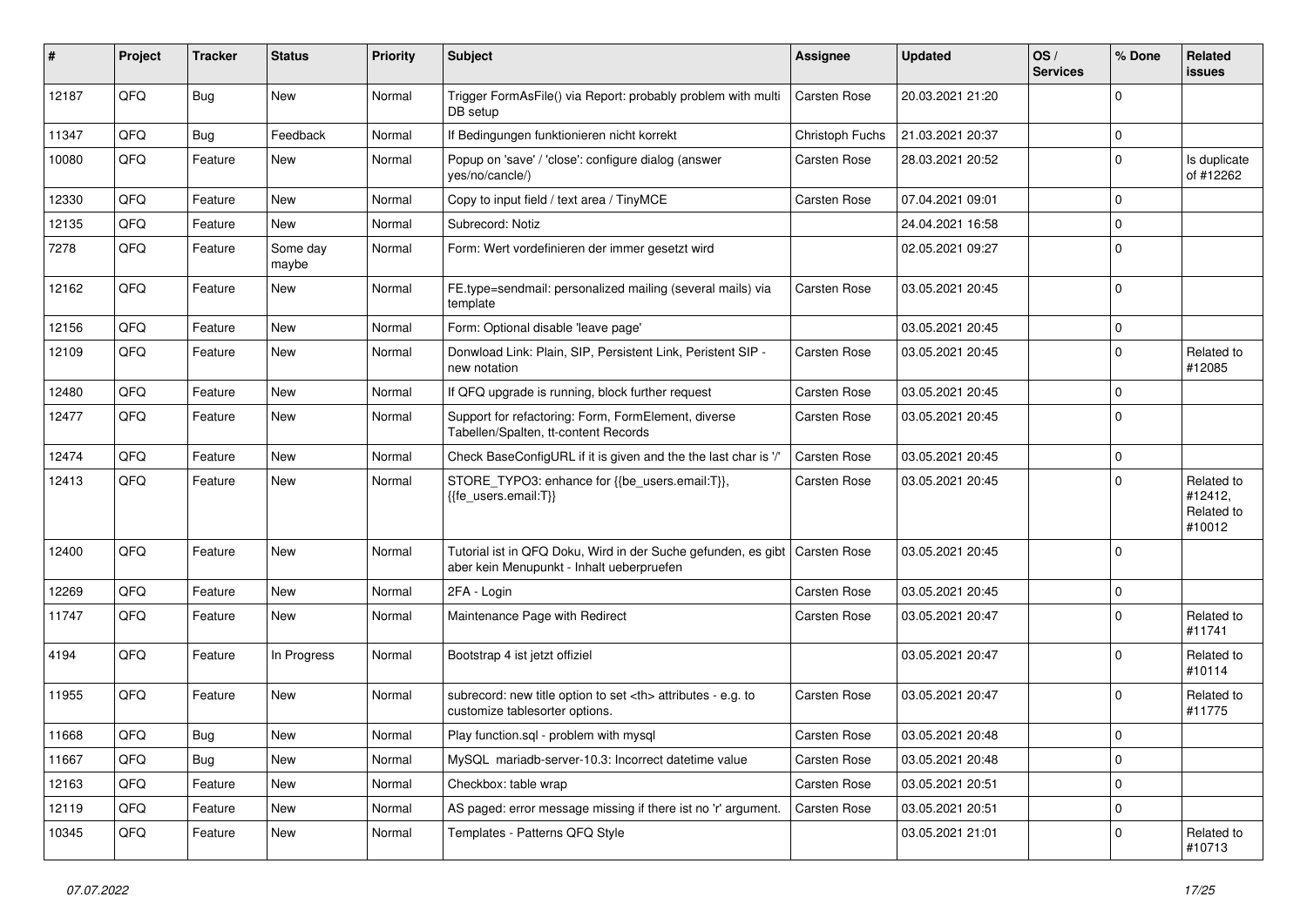| #     | Project | <b>Tracker</b> | <b>Status</b>     | <b>Priority</b> | <b>Subject</b>                                                                                         | <b>Assignee</b> | <b>Updated</b>   | OS/<br><b>Services</b> | % Done      | Related<br><b>issues</b>                     |
|-------|---------|----------------|-------------------|-----------------|--------------------------------------------------------------------------------------------------------|-----------------|------------------|------------------------|-------------|----------------------------------------------|
| 10766 | QFQ     | <b>Bug</b>     | <b>New</b>        | High            | Radiobutton / parameter.buttonClass=btn-default: dynamic<br>update                                     |                 | 03.05.2021 21:12 |                        | $\Omega$    | Related to<br>#11237                         |
| 10640 | QFQ     | Bug            | New               | High            | TypeAhead Tag: FE editierbar trotz readOnly                                                            | Carsten Rose    | 03.05.2021 21:12 |                        | $\Omega$    | Related to<br>#7795                          |
| 10508 | QFQ     | <b>Bug</b>     | New               | High            | Multi Form broken on Multi DB Instance                                                                 | Carsten Rose    | 03.05.2021 21:12 |                        | $\mathbf 0$ |                                              |
| 10506 | QFQ     | Bug            | New               | High            | Template Group broken on MultiDB instance                                                              | Carsten Rose    | 03.05.2021 21:12 |                        | $\Omega$    | Related to<br>#10505                         |
| 10081 | QFQ     | Bug            | New               | High            | Stale record lock after 'forbidden' character                                                          | Carsten Rose    | 03.05.2021 21:12 |                        | $\Omega$    | Related to<br>#10082.<br>Related to<br>#9789 |
| 12468 | QFQ     | Bug            | <b>New</b>        | Urgent          | Form: update Form.title after save                                                                     | Carsten Rose    | 03.05.2021 21:12 |                        | $\Omega$    |                                              |
| 11850 | QFQ     | Feature        | New               | Urgent          | Wizard Form: basierend auf einer Tabelle eine Form<br>anlegen.                                         |                 | 03.05.2021 21:12 |                        | $\mathbf 0$ | Blocked by<br>#8082                          |
| 11237 | QFQ     | <b>Bug</b>     | <b>New</b>        | High            | Radiobutton / parameter.buttonClass= btn-default - kein dirty<br>Trigger                               | Benjamin Baer   | 03.05.2021 21:12 |                        | $\Omega$    | Related to<br>#10766                         |
| 11057 | QFQ     | Bug            | <b>New</b>        | High            | Checkboxes ohne span.checkmark im Report werden<br>ausgeblendet                                        | Benjamin Baer   | 03.05.2021 21:12 |                        | $\Omega$    | Related to<br>#11039                         |
| 3848  | QFQ     | Feature        | Some day<br>maybe | High            | Antivirus check fuer Upload files in qfq?                                                              | Carsten Rose    | 03.05.2021 21:14 |                        | $\mathbf 0$ | Related to<br>#4131                          |
| 3727  | QFQ     | Feature        | New               | High            | Security: Session Hijacking erschweren                                                                 | Carsten Rose    | 03.05.2021 21:14 |                        | $\Omega$    |                                              |
| 3570  | QFQ     | <b>Bug</b>     | Some day<br>maybe | High            | Formular mit prmitnew permitEdit=Always wird nicht<br>aufgerufen (ist leer)                            | Carsten Rose    | 03.05.2021 21:14 |                        | $\Omega$    |                                              |
| 3109  | QFQ     | <b>Bug</b>     | Some day<br>maybe | High            | RealUrl: Links werden nicht korrekt gerendert                                                          | Carsten Rose    | 03.05.2021 21:14 |                        | l o         |                                              |
| 3061  | QFQ     | <b>Bug</b>     | Some day<br>maybe | High            | winstitute: mysql connection durcheinander - nmhp17<br>(ag7)/QFQ arbeitet mit DB/Tabellen von biostat. | Carsten Rose    | 03.05.2021 21:14 |                        | $\Omega$    |                                              |
| 880   | QFQ     | Feature        | Some day<br>maybe | Urgent          | Security: PHP, SQL Injection, XSS                                                                      |                 | 03.05.2021 21:14 |                        | $\Omega$    | Related to<br>#14320                         |
| 7650  | QFQ     | Bug            | New               | High            | Optional do not show 'required' sign on FormElement                                                    | Carsten Rose    | 03.05.2021 21:14 |                        | $\mathbf 0$ |                                              |
| 5715  | QFQ     | Feature        | <b>New</b>        | High            | <b>PDF Caching</b>                                                                                     | Carsten Rose    | 03.05.2021 21:14 |                        | $\Omega$    | Related to<br>#5851,<br>Related to<br>#6357  |
| 5459  | QFQ     | <b>Bug</b>     | New               | High            | Multi DB: spread system tables between 'QFQ' and 'Data'-DB   Carsten Rose                              |                 | 03.05.2021 21:14 |                        | $\mathbf 0$ | Related to<br>#4720                          |
| 5221  | QFQ     | <b>Bug</b>     | New               | High            | Download Dialog: Bleibt stehen in FF wenn Datei<br>automatisch gespeichert wird.                       | Carsten Rose    | 03.05.2021 21:14 |                        | $\Omega$    |                                              |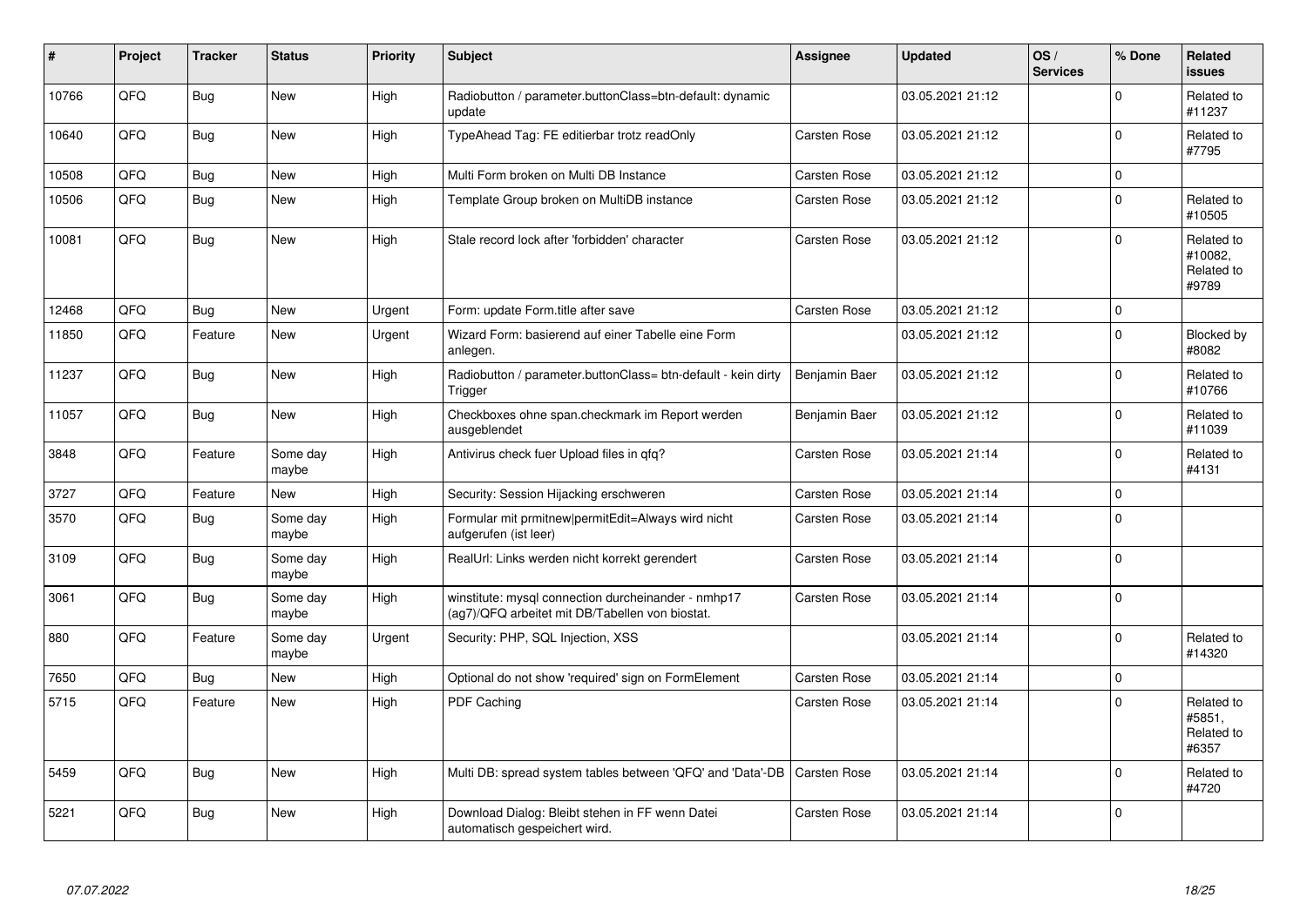| ∦     | Project | <b>Tracker</b> | <b>Status</b>     | <b>Priority</b> | <b>Subject</b>                                                                               | Assignee      | <b>Updated</b>   | OS/<br><b>Services</b> | % Done         | Related<br>issues         |
|-------|---------|----------------|-------------------|-----------------|----------------------------------------------------------------------------------------------|---------------|------------------|------------------------|----------------|---------------------------|
| 4279  | QFQ     | <b>Bug</b>     | Some day<br>maybe | High            | config.linkVars lost                                                                         | Carsten Rose  | 03.05.2021 21:14 |                        | 0              |                           |
| 4258  | QFQ     | Feature        | Some day<br>maybe | High            | <b>System Defaults: Forms</b>                                                                | Carsten Rose  | 03.05.2021 21:14 |                        | 0              |                           |
| 3990  | QFQ     | Feature        | Some day<br>maybe | High            | custom class definition: add space automatically                                             | Carsten Rose  | 03.05.2021 21:14 |                        | 0              |                           |
| 3967  | QFQ     | Feature        | Some day<br>maybe | High            | Report: Checkbox, Radio, Dropdown, Input welches ohne<br>Submit funktioniert - 'Inline-Form' | Carsten Rose  | 03.05.2021 21:14 |                        | $\mathbf 0$    |                           |
| 8962  | QFQ     | Feature        | New               | High            | allow for form fields with identical names                                                   | Carsten Rose  | 03.05.2021 21:14 |                        | $\mathbf 0$    |                           |
| 8668  | QFQ     | Bug            | New               | High            | Pill disabled: dyamic mode 'hidden' not respected - FE is still<br>required                  | Carsten Rose  | 03.05.2021 21:14 |                        | $\mathbf 0$    |                           |
| 8431  | QFQ     | Bug            | <b>New</b>        | High            | autocron.php with wrong path                                                                 | Carsten Rose  | 03.05.2021 21:14 |                        | 0              |                           |
| 8083  | QFQ     | Bug            | New               | High            | FormEditor: primary table list does not respect<br>'indexDb={{indexData:Y}}'                 | Carsten Rose  | 03.05.2021 21:14 |                        | 0              | Has<br>duplicate<br>#6678 |
| 7899  | QFQ     | <b>Bug</b>     | New               | High            | Fe.type=password / retype / required: always complain about<br>missing value                 | Carsten Rose  | 03.05.2021 21:14 |                        | $\mathbf 0$    |                           |
| 7850  | QFQ     | Feature        | <b>New</b>        | High            | Upload records: non 'pathFileName' column                                                    | Carsten Rose  | 03.05.2021 21:14 |                        | $\mathbf 0$    |                           |
| 9548  | QFQ     | Feature        | Feedback          | High            | FormElement: Pattern mismatch - optional report only on<br>focus lost                        | Benjamin Baer | 03.05.2021 21:14 |                        | $\mathbf 0$    |                           |
| 9534  | QFQ     | <b>Bug</b>     | Priorize          | Urgent          | FE.type=upload: 'Unknown Mode: ID"                                                           | Carsten Rose  | 03.05.2021 21:14 |                        | $\mathbf 0$    | Related to<br>#9532       |
| 9517  | QFQ     | Feature        | In Progress       | High            | Input multiple tags with typeahead                                                           | Carsten Rose  | 03.05.2021 21:14 |                        | 40             | Related to<br>#10150      |
| 9173  | QFQ     | <b>Bug</b>     | Priorize          | Urgent          | Stale Record Lock: Firefox                                                                   | Carsten Rose  | 03.05.2021 21:14 |                        | 0              | Related to<br>#9789       |
| 12465 | QFQ     | Feature        | New               | Normal          | QFQ Function: use in FE to fill StoreRecord                                                  | Carsten Rose  | 05.05.2021 21:58 |                        | $\mathbf 0$    |                           |
| 12504 | QFQ     | Feature        | Priorize          | Normal          | sql.log: report fe.id                                                                        | Carsten Rose  | 05.05.2021 22:09 |                        | 0              |                           |
| 12503 | QFQ     | Feature        | Priorize          | Normal          | Detect dangerous UPDATE statement with missing WHERE                                         | Carsten Rose  | 05.05.2021 22:09 |                        | 0              |                           |
| 11320 | QFQ     | Feature        | Priorize          | Normal          | Typo3 Version 10 support                                                                     | Carsten Rose  | 05.05.2021 22:09 |                        | 0              |                           |
| 9394  | QFQ     | Feature        | Priorize          | Normal          | REST: allow for non numerical ids in get requests                                            | Carsten Rose  | 05.05.2021 22:10 |                        | 0              |                           |
| 8963  | QFQ     | Feature        | Priorize          | Normal          | Setting values in a store: flexible way                                                      | Carsten Rose  | 05.05.2021 22:10 |                        | 0              | Related to<br>#8975       |
| 3867  | QFQ     | Feature        | Priorize          | Normal          | Readonly Formular: Template Groups add/delete ausbeldnen                                     | Carsten Rose  | 05.05.2021 22:12 |                        | $\overline{0}$ |                           |
| 8044  | QFQ     | Feature        | Priorize          | Normal          | Transaction: a) Form, b) Report                                                              | Carsten Rose  | 05.05.2021 22:14 |                        | 0              | Related to<br>#8043       |
| 9668  | QFQ     | Feature        | Priorize          | Normal          | Form.mode: rename 'hidden' to 'hide'                                                         | Carsten Rose  | 05.05.2021 22:14 |                        | 0              | Related to<br>#6437       |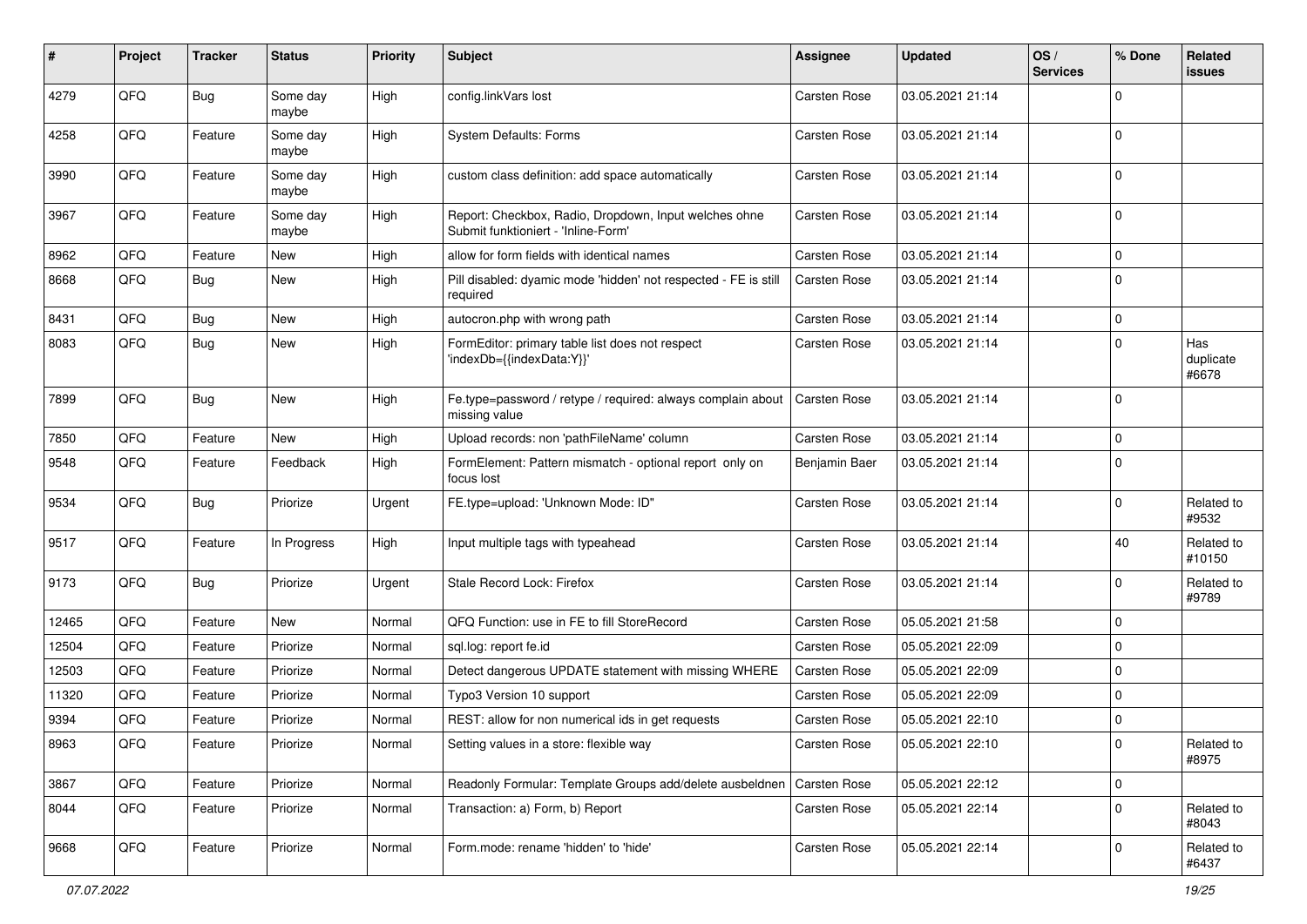| $\vert$ # | Project | <b>Tracker</b> | <b>Status</b> | <b>Priority</b> | <b>Subject</b>                                                                                                 | Assignee            | <b>Updated</b>   | OS/<br><b>Services</b> | % Done      | Related<br><b>issues</b>                                               |
|-----------|---------|----------------|---------------|-----------------|----------------------------------------------------------------------------------------------------------------|---------------------|------------------|------------------------|-------------|------------------------------------------------------------------------|
| 12439     | QFQ     | Feature        | In Progress   | Normal          | TinyMCE Paste from Word & Character Count/Limit                                                                | Carsten Rose        | 05.05.2021 22:15 |                        | $\Omega$    |                                                                        |
| 12412     | QFQ     | Feature        | New           | Normal          | Action/Escape qualifier 'e' (empty), '0': if given, an empty<br>string (or '0') will be treated as 'not found' | <b>Carsten Rose</b> | 08.05.2021 09:40 |                        | $\pmb{0}$   | Related to<br>#12413,<br>Related to<br>#10012                          |
| 10011     | QFQ     | Feature        | Priorize      | Normal          | Offer new STORE TYPO3 Variable 'beUser', 'beEmail'                                                             | <b>Carsten Rose</b> | 08.05.2021 09:51 |                        | $\Omega$    | Related to<br>#10012,<br>Related to<br>#12511                          |
| 10012     | QFQ     | Feature        | Priorize      | Normal          | redirectAllMailTo: {{beEmail:T}}                                                                               | Carsten Rose        | 08.05.2021 09:54 |                        | $\Omega$    | Related to<br>#12412,<br>Related to<br>#12413,<br>Related to<br>#10011 |
| 11893     | QFQ     | Feature        | New           | High            | Broken SIP: a) only report one time, b) only report in main<br>column                                          | Carsten Rose        | 12.05.2021 12:13 |                        | $\mathbf 0$ | Related to<br>#12532.<br>Related to<br>#14187                          |
| 12632     | QFQ     | Feature        | New           | Normal          | TinyMCE: Prepare CSS classes for images                                                                        | Carsten Rose        | 04.06.2021 14:35 |                        | 100         | Blocked by<br>#12186                                                   |
| 9531      | QFQ     | <b>Bug</b>     | New           | High            | FE File: Dynamic Update / modeSql / required detected even<br>it not set                                       | <b>Carsten Rose</b> | 11.06.2021 20:32 |                        | $\mathbf 0$ | Related to<br>#12398                                                   |
| 7890      | QFQ     | <b>Bug</b>     | New           | Normal          | FormElement 'required': extraButtonInfo not aligned                                                            | Carsten Rose        | 11.06.2021 21:17 |                        | $\mathbf 0$ | Related to<br>#11517                                                   |
| 9346      | QFQ     | Feature        | Priorize      | Normal          | beforeSave: check if an upload is given                                                                        | <b>Carsten Rose</b> | 11.06.2021 21:18 |                        | $\mathsf 0$ |                                                                        |
| 9348      | QFQ     | Feature        | <b>New</b>    | Normal          | defaultThumbnailSize: pre render thumbnails                                                                    | Carsten Rose        | 12.06.2021 09:05 |                        | $\mathbf 0$ |                                                                        |
| 6723      | QFQ     | Feature        | New           | Normal          | Report QFQ Installation and Version                                                                            | Carsten Rose        | 12.06.2021 09:07 |                        | $\mathbf 0$ |                                                                        |
| 6261      | QFQ     | Feature        | <b>New</b>    | Normal          | Persistent SIP                                                                                                 | Carsten Rose        | 12.06.2021 09:07 |                        | $\mathbf 0$ | Related to<br>#10819                                                   |
| 11460     | QFQ     | Feature        | New           | Normal          | Easier creation of changelog: gitchangelog                                                                     | <b>Carsten Rose</b> | 12.06.2021 10:20 |                        | $\mathbf 0$ | Related to<br>#13467                                                   |
| 9347      | QFQ     | <b>Bug</b>     | New           | High            | FE.type=upload with dynamic show/hidden: required not<br>detected                                              | Carsten Rose        | 12.06.2021 10:40 |                        | $\mathbf 0$ | Related to<br>#5305,<br>Related to<br>#12398                           |
| 9121      | QFQ     | <b>Bug</b>     | Priorize      | High            | sip links have r and dblndexData set                                                                           | Carsten Rose        | 12.06.2021 10:41 |                        | $\mathbf 0$ |                                                                        |
| 12679     | QFQ     | Feature        | New           | Normal          | tablesorter: custom column width                                                                               | <b>Carsten Rose</b> | 16.06.2021 11:10 |                        | $\mathbf 0$ |                                                                        |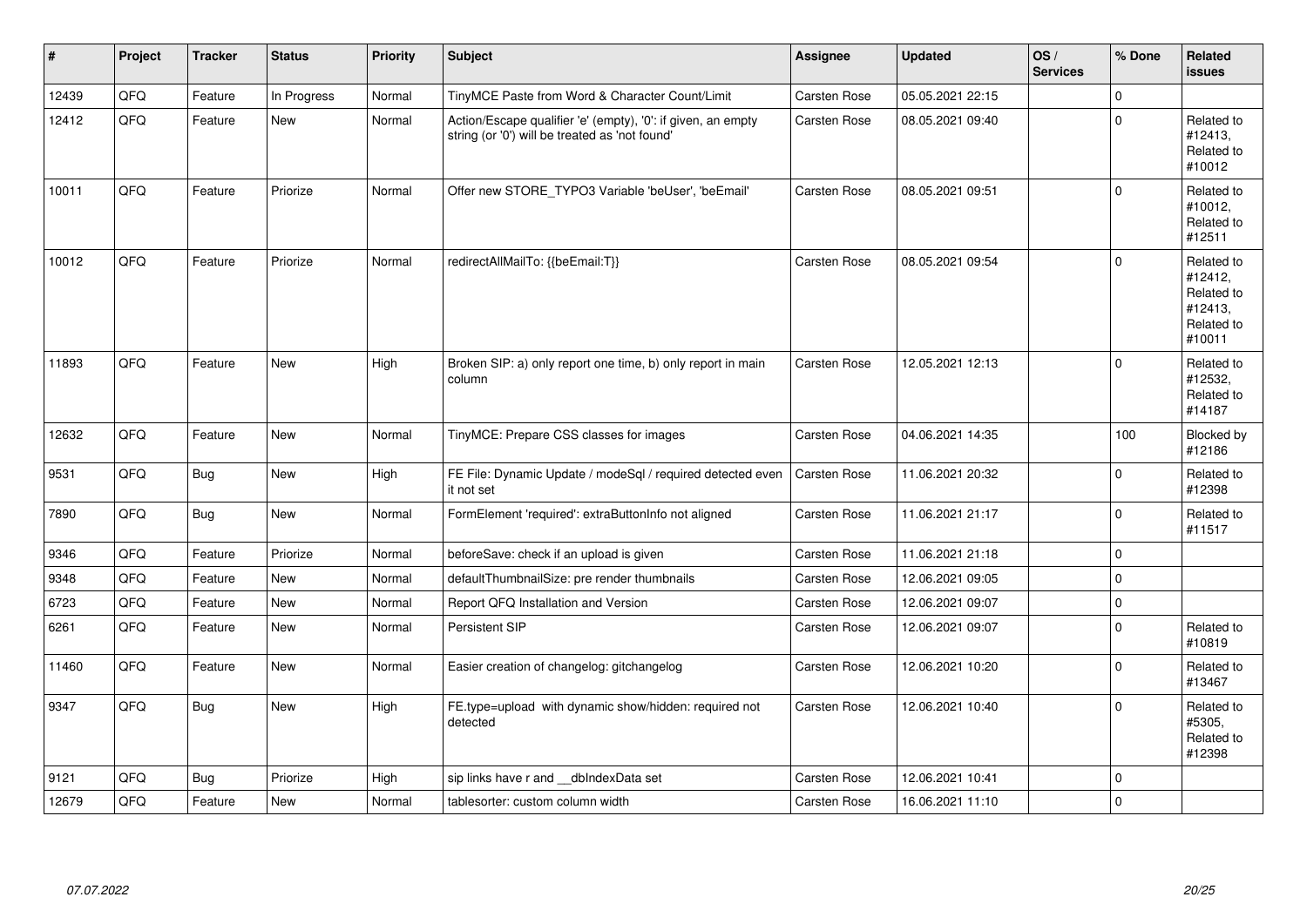| #     | Project | <b>Tracker</b> | <b>Status</b>     | <b>Priority</b> | <b>Subject</b>                                                          | <b>Assignee</b>     | <b>Updated</b>   | OS/<br><b>Services</b> | % Done      | Related<br>issues                             |
|-------|---------|----------------|-------------------|-----------------|-------------------------------------------------------------------------|---------------------|------------------|------------------------|-------------|-----------------------------------------------|
| 5305  | QFQ     | <b>Bug</b>     | <b>New</b>        | Normal          | Upload FormElement: nicht disabled by readonly Form                     | Carsten Rose        | 16.06.2021 13:43 |                        | $\Omega$    | Related to<br>#9347,<br>Related to<br>#9834   |
| 8204  | QFQ     | Feature        | Priorize          | High            | Position 'required mark'                                                | <b>Carsten Rose</b> | 16.06.2021 13:44 |                        | 0           |                                               |
| 9669  | QFQ     | Bug            | Some day<br>maybe | Normal          | Checkbox / Template Group: radio/checkbox visible broken<br>after 'add' | Carsten Rose        | 16.06.2021 13:47 |                        | $\Omega$    | Related to<br>#8091                           |
| 4445  | QFQ     | Feature        | Some day<br>maybe | Normal          | template group: Option to simulate fieldset                             |                     | 28.06.2021 14:11 |                        | 0           |                                               |
| 10661 | QFQ     | <b>Bug</b>     | In Progress       | Normal          | Typo3 Warnungen                                                         | Carsten Rose        | 07.09.2021 13:23 |                        | $\Omega$    | Related to<br>#12440                          |
| 10793 | QFQ     | Feature        | In Progress       | Normal          | <b>Update NPM Packages</b>                                              | <b>Carsten Rose</b> | 07.09.2021 13:25 |                        | 30          |                                               |
| 11980 | QFQ     | Feature        | In Progress       | Normal          | protected verzeichnis MUSS geschützt werden                             | Carsten Rose        | 07.09.2021 13:30 |                        | $\Omega$    |                                               |
| 12325 | QFQ     | <b>Bug</b>     | Priorize          | Normal          | MultiDB form.dblndex not working for report syntax                      | Carsten Rose        | 07.09.2021 13:37 |                        | $\Omega$    | Related to<br>#12145,<br>Related to<br>#12314 |
| 11036 | QFQ     | Feature        | Some day<br>maybe | Normal          | inline report editor permissions                                        | Carsten Rose        | 16.09.2021 15:09 |                        | $\Omega$    | Related to<br>#11323                          |
| 10745 | QFQ     | Feature        | Some day<br>maybe | Normal          | <b>Tablesorter Excel Export</b>                                         | Carsten Rose        | 16.09.2021 15:09 |                        | 0           |                                               |
| 10116 | QFQ     | Feature        | Some day<br>maybe | Normal          | TypeAhead: Tag - show inside 'input' element                            | Carsten Rose        | 16.09.2021 15:09 |                        | $\Omega$    |                                               |
| 7456  | QFQ     | <b>Bug</b>     | Some day<br>maybe | Low             | Todos in Code: solve or make ticket                                     | Carsten Rose        | 16.09.2021 15:10 |                        | $\Omega$    |                                               |
| 7453  | QFQ     | Feature        | Some day<br>maybe | Normal          | import / export forms QFQ                                               | <b>Carsten Rose</b> | 16.09.2021 15:10 |                        | 0 I         |                                               |
| 7452  | QFQ     | Feature        | Some day<br>maybe | Normal          | automate deployment new QFQ version                                     | Carsten Rose        | 16.09.2021 15:10 |                        | $\mathbf 0$ |                                               |
| 10095 | QFQ     | Feature        | Some day<br>maybe | Normal          | Generic Gitlab Integration into QFQ                                     | Carsten Rose        | 16.09.2021 15:10 |                        | 0 I         |                                               |
| 8586  | QFQ     | Feature        | Some day<br>maybe | Normal          | QFQ: Enhance Error message for 'record not found'                       | Carsten Rose        | 16.09.2021 15:10 |                        | $\Omega$    |                                               |
| 8520  | QFQ     | Feature        | Some day<br>maybe | Normal          | Bring QFQ to Composer                                                   | Carsten Rose        | 16.09.2021 15:10 |                        | $\Omega$    |                                               |
| 8101  | QFQ     | Feature        | Some day<br>maybe | Normal          | Password hash: support further hashing methods                          | Carsten Rose        | 16.09.2021 15:10 |                        | $\Omega$    |                                               |
| 12315 | QFQ     | Feature        | Some day<br>maybe | Normal          | Form History (Diffs) / Backups                                          | <b>Carsten Rose</b> | 16.09.2021 15:10 |                        | $\Omega$    |                                               |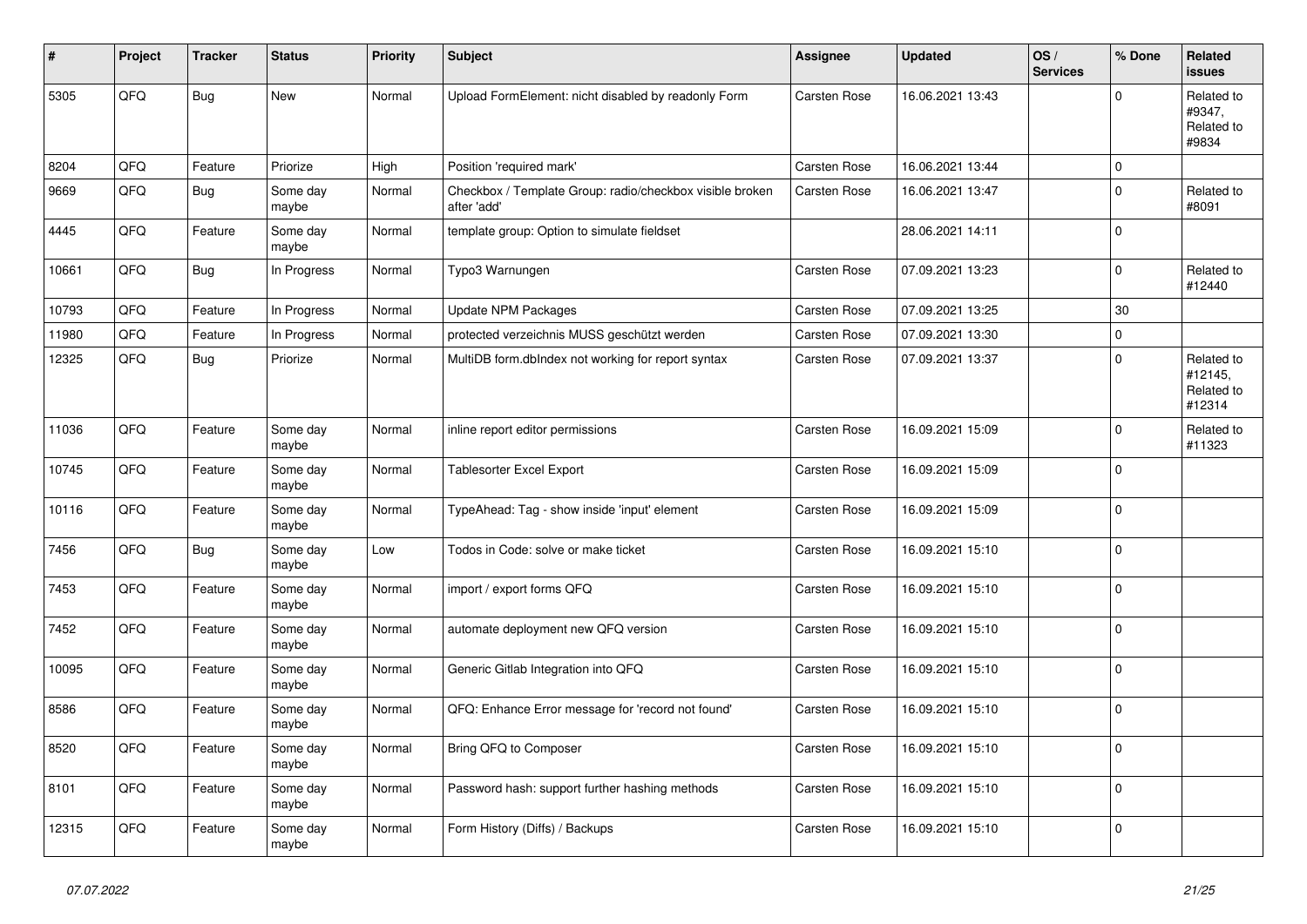| $\vert$ # | Project | <b>Tracker</b> | <b>Status</b>     | <b>Priority</b> | <b>Subject</b>                                                                                           | <b>Assignee</b>     | <b>Updated</b>   | OS/<br><b>Services</b> | % Done      | Related<br>issues                                                       |
|-----------|---------|----------------|-------------------|-----------------|----------------------------------------------------------------------------------------------------------|---------------------|------------------|------------------------|-------------|-------------------------------------------------------------------------|
| 11323     | QFQ     | Feature        | Some day<br>maybe | Normal          | Report Frontend Editor Modal + Codemirror                                                                | Carsten Rose        | 16.09.2021 15:10 |                        | $\Omega$    | Related to<br>#11036                                                    |
| 11322     | QFQ     | Feature        | Some day<br>maybe | Normal          | Form Element JSON - (multiline parameter field)                                                          | <b>Carsten Rose</b> | 16.09.2021 15:10 |                        | $\Omega$    |                                                                         |
| 11217     | QFQ     | Feature        | Some day<br>maybe | Normal          | <b>Extend Script Functionality</b>                                                                       | Carsten Rose        | 16.09.2021 15:10 |                        | $\Omega$    |                                                                         |
| 10716     | QFQ     | Feature        | Some day<br>maybe | Normal          | Business Logic mit Externen Skripten                                                                     | Carsten Rose        | 16.09.2021 15:10 |                        | $\Omega$    | Related to<br>#10713,<br>Related to<br>#8217                            |
| 12337     | QFQ     | Feature        | Some day<br>maybe | Normal          | Database.php: better caching                                                                             | Carsten Rose        | 16.09.2021 15:10 |                        | $\Omega$    |                                                                         |
| 9013      | QFQ     | <b>Bug</b>     | New               | Normal          | Error in Twig template not handled                                                                       | Carsten Rose        | 20.10.2021 13:43 |                        | $\mathbf 0$ |                                                                         |
| 13330     | QFG     | Feature        | In Progress       | Normal          | Multi Form: Upload                                                                                       | Carsten Rose        | 07.11.2021 12:40 |                        | 50          | Related to<br>#9706                                                     |
| 8082      | QFQ     | Feature        | Priorize          | High            | Contact form without saving record                                                                       | Carsten Rose        | 07.12.2021 15:20 |                        | $\Omega$    | Related to<br>#8587,<br><b>Blocks</b><br>#11850                         |
| 11702     | QFQ     | Feature        | <b>New</b>        | Normal          | HTML Special Char makes no sense for 'allbut' if '&' is<br>forbidden                                     | Carsten Rose        | 07.12.2021 16:35 |                        | $\Omega$    | Related to<br>#5112,<br>Related to<br>#14320                            |
| 9834      | QFQ     | <b>Bug</b>     | Priorize          | Normal          | Input elements with tag 'disabled' are missing on<br>form-submit: server option 'processReadOnly' broken | <b>Carsten Rose</b> | 07.12.2021 16:43 |                        | $\Omega$    | Related to<br>#9691,<br>Related to<br>#5305, Has<br>duplicate<br>#12331 |
| 12186     | QFQ     | Feature        | <b>New</b>        | High            | TinyMCE Config für Objekte                                                                               | Carsten Rose        | 07.12.2021 17:19 |                        | $\Omega$    | <b>Blocks</b><br>#12632                                                 |
| 10114     | QFQ     | Feature        | New               | High            | Symbol (Link): 'G:' (Glyphicon) replaced by 'i:' (icon)                                                  |                     | 07.12.2021 17:19 |                        | $\Omega$    | Related to<br>#3797,<br>Related to<br>#4194                             |
| 6116      | QFQ     | <b>Bug</b>     | Priorize          | High            | value of checkbox not saved                                                                              | Carsten Rose        | 07.12.2021 17:19 |                        | $\mathbf 0$ |                                                                         |
| 12974     | QFQ     | <b>Bug</b>     | <b>New</b>        | High            | Sanitize Queries in Action-Elements                                                                      | Carsten Rose        | 07.12.2021 17:19 |                        | $\Omega$    |                                                                         |
| 12670     | QFQ     | <b>Bug</b>     | New               | High            | Dropdown-Menu classes können nicht mehr angegeben<br>werden                                              | Carsten Rose        | 07.12.2021 17:19 |                        | 0           |                                                                         |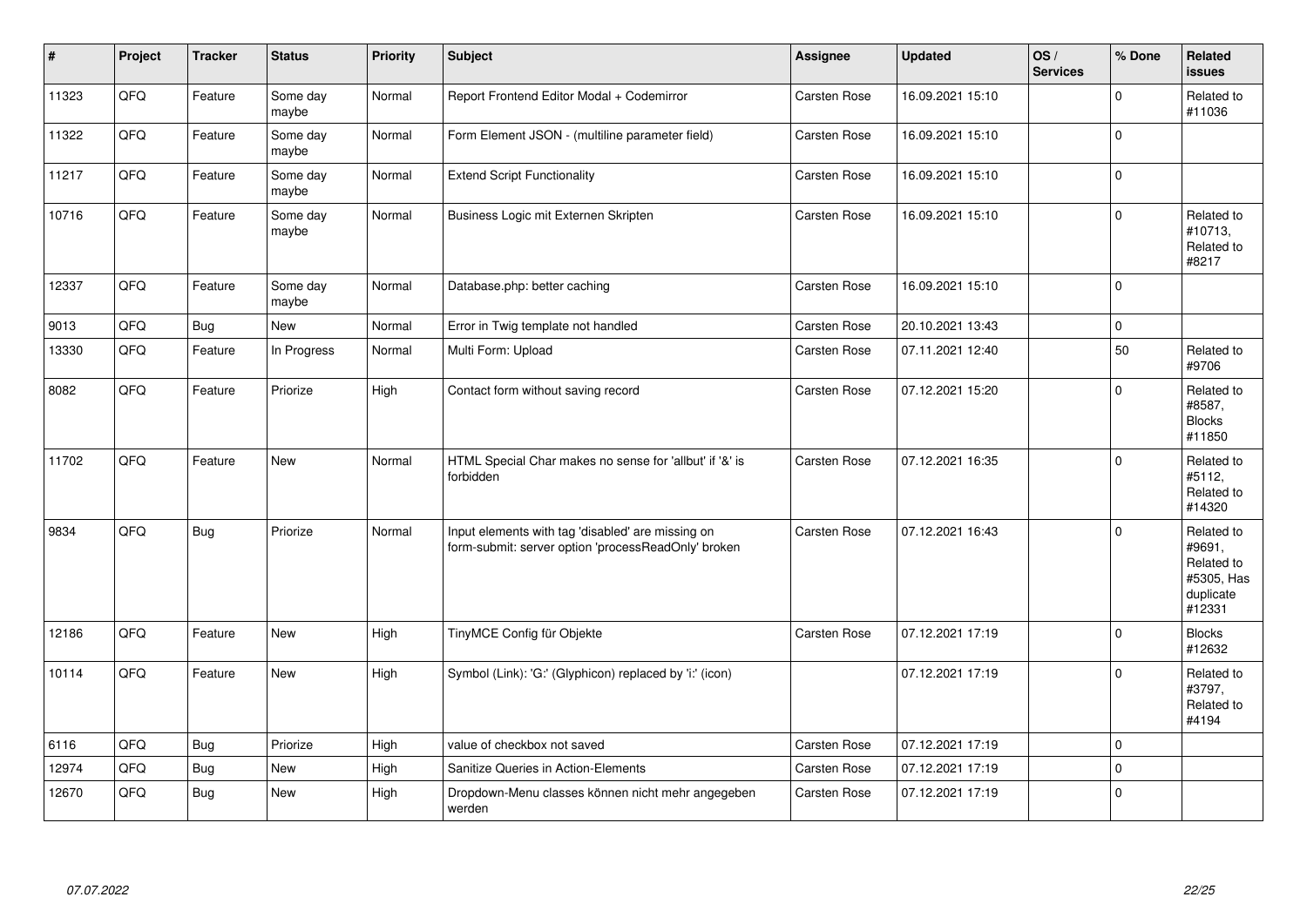| #     | Project | <b>Tracker</b> | <b>Status</b>              | <b>Priority</b> | <b>Subject</b>                                                                                                                        | Assignee            | <b>Updated</b>   | OS/<br><b>Services</b> | % Done      | Related<br><b>issues</b>                                             |
|-------|---------|----------------|----------------------------|-----------------|---------------------------------------------------------------------------------------------------------------------------------------|---------------------|------------------|------------------------|-------------|----------------------------------------------------------------------|
| 12532 | QFQ     | Feature        | <b>New</b>                 | High            | SIP-Parameter bei Seitenaufruf in Browser-Console anzeigen                                                                            | Carsten Rose        | 07.12.2021 17:19 |                        | $\Omega$    | Related to<br>#11893,<br>Related to<br>#14187                        |
| 12513 | QFQ     | Bug            | <b>New</b>                 | High            | Implement server side check of maxlength                                                                                              | Carsten Rose        | 07.12.2021 17:19 |                        | $\Omega$    |                                                                      |
| 12545 | QFQ     | <b>Bug</b>     | New                        | Urgent          | sql.log not created / updated                                                                                                         | Carsten Rose        | 14.12.2021 16:02 |                        | $\Omega$    |                                                                      |
| 12702 | QFQ     | Bug            | <b>New</b>                 | High            | templateGroup: broken in multiDb Setup                                                                                                | Carsten Rose        | 14.12.2021 16:02 |                        | $\Omega$    |                                                                      |
| 12544 | QFQ     | Feature        | New                        | High            | a) ' AS _link' new also as ' AS _format', b) sortierung via<br>'display: none;', c) ' format' benoeitgt nicht zwingend<br>u/U/p/m/z/d | <b>Carsten Rose</b> | 14.12.2021 16:03 |                        | $\Omega$    |                                                                      |
| 12463 | QFQ     | Bug            | ToDo                       | High            | QFQ Function: 'function' and 'sql' on same level - output of<br>sal is shown two times.                                               | <b>Carsten Rose</b> | 15.12.2021 16:31 |                        | $\Omega$    |                                                                      |
| 13566 | QFQ     | Feature        | Ready to sync<br>(develop) | Normal          | Delete config-example.qfq.php file                                                                                                    | Carsten Rose        | 23.12.2021 09:25 |                        | $\Omega$    |                                                                      |
| 12327 | QFQ     | <b>Bug</b>     | <b>New</b>                 | Normal          | Copy to clipboard: Glyphicon can not be changed                                                                                       | <b>Carsten Rose</b> | 27.12.2021 17:59 |                        | $\mathbf 0$ |                                                                      |
| 9135  | QFQ     | Feature        | Priorize                   | Normal          | Progress Bar generic / replace old hourglass download<br>popup                                                                        | Benjamin Baer       | 03.01.2022 07:43 |                        | $\mathbf 0$ |                                                                      |
| 7965  | QFQ     | Feature        | Priorize                   | Normal          | Input type 'text' with visual format - currency                                                                                       | Benjamin Baer       | 03.01.2022 07:45 |                        | $\mathbf 0$ |                                                                      |
| 4457  | QFQ     | <b>Bug</b>     | Priorize                   | Normal          | typeahead: pressing return to select an item, saves the form<br>and closes the form.                                                  | Benjamin Baer       | 03.01.2022 08:01 |                        | $\Omega$    | Related to<br>#4398                                                  |
| 6566  | QFQ     | Bug            | Priorize                   | Normal          | Link Function 'delete': provided parameter missing on page<br>reload                                                                  | Benjamin Baer       | 03.01.2022 08:08 |                        | $\mathbf 0$ |                                                                      |
| 2665  | QFQ     | <b>Bug</b>     | Priorize                   | Normal          | Dynamic Update funktioniert nicht, wenn beim<br>entsprechenden FormElement eine size angegeben ist.                                   | Benjamin Baer       | 03.01.2022 08:12 |                        | 30          |                                                                      |
| 6870  | QFQ     | Feature        | Priorize                   | Normal          | Click on '_link' triggers an API call                                                                                                 | Benjamin Baer       | 03.01.2022 08:25 |                        | $\mathbf 0$ |                                                                      |
| 12476 | QFQ     | Feature        | <b>New</b>                 | Normal          | clearMe: a) should trigger 'dirty', b) sticky on textarea resize                                                                      | Benjamin Baer       | 04.01.2022 08:40 |                        | $\Omega$    | Related to<br>#9528                                                  |
| 9789  | QFQ     | Bug            | In Progress                | High            | Record Lock: release to early on 'leave page'                                                                                         | Carsten Rose        | 10.01.2022 09:25 |                        | 100         | Related to<br>#10081,<br>Related to<br>#9173,<br>Related to<br>#8702 |
| 13659 | QFQ     | Bug            | <b>New</b>                 | Normal          | wrong sanitize class applied to R-store                                                                                               | Carsten Rose        | 15.01.2022 14:23 |                        | $\mathbf 0$ |                                                                      |
| 13706 | QFQ     | <b>Bug</b>     | New                        | Normal          | Wrong CheckType in FieldElement LastStatus of Form Cron                                                                               | <b>Carsten Rose</b> | 21.01.2022 18:20 |                        | $\mathbf 0$ |                                                                      |
| 4413  | QFQ     | Feature        | <b>New</b>                 | Normal          | fieldset: show/hidden, modeSql, dynamicUpdate                                                                                         | Carsten Rose        | 09.02.2022 15:19 |                        | $\mathbf 0$ |                                                                      |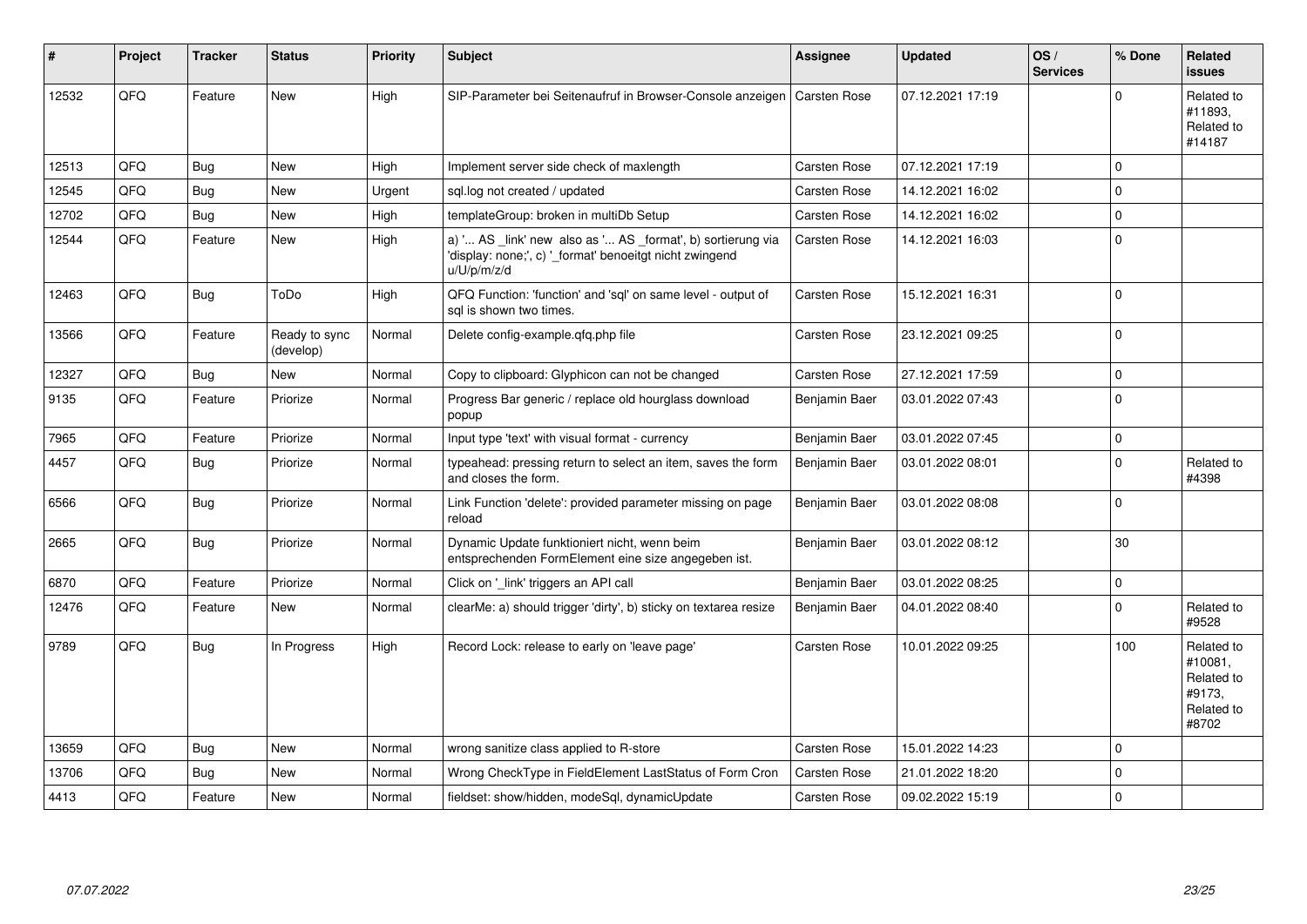| ∦     | Project | <b>Tracker</b> | <b>Status</b>     | <b>Priority</b> | <b>Subject</b>                                                                                                                                      | <b>Assignee</b>     | <b>Updated</b>   | OS/<br><b>Services</b> | % Done      | Related<br>issues                           |
|-------|---------|----------------|-------------------|-----------------|-----------------------------------------------------------------------------------------------------------------------------------------------------|---------------------|------------------|------------------------|-------------|---------------------------------------------|
| 5894  | QFQ     | Feature        | Feedback          | Normal          | Typeahead in Report: show/hide rows dynamically                                                                                                     | <b>Carsten Rose</b> | 18.02.2022 08:50 |                        | $\Omega$    | Related to<br>#5893,<br>Related to<br>#5885 |
| 12395 | QFQ     | <b>Bug</b>     | ToDo              | High            | QFQ Function: Result two times shown                                                                                                                | Carsten Rose        | 18.02.2022 08:59 |                        | $\mathbf 0$ |                                             |
| 5548  | QFQ     | Feature        | Some day<br>maybe | Normal          | 801 Textfiles/Scriptfiles als Thumbnail                                                                                                             | Carsten Rose        | 07.03.2022 16:26 |                        | 0           |                                             |
| 13843 | QFQ     | Feature        | New               | Normal          | Create JWT via QFQ                                                                                                                                  | <b>Carsten Rose</b> | 19.03.2022 17:42 |                        | $\mathbf 0$ |                                             |
| 13841 | QFQ     | Feature        | <b>New</b>        | Normal          | Create PDF via iText - evaluate                                                                                                                     | <b>Carsten Rose</b> | 19.03.2022 17:42 |                        | $\mathbf 0$ |                                             |
| 13757 | QFQ     | Feature        | New               | High            | QR / Bar-Code Plugin                                                                                                                                | Enis Nuredini       | 19.03.2022 17:43 |                        | $\mathbf 0$ |                                             |
| 13700 | QFQ     | Feature        | New               | Normal          | Redesign qfq.io Seite                                                                                                                               | <b>Carsten Rose</b> | 19.03.2022 17:43 |                        | $\mathbf 0$ |                                             |
| 13647 | QFQ     | Bug            | New               | Normal          | Autofocus funktioniert nicht auf Chrome                                                                                                             | Benjamin Baer       | 19.03.2022 17:44 |                        | $\mathbf 0$ |                                             |
| 13592 | QFQ     | Bug            | <b>New</b>        | Normal          | QFQ Build Queue: das vergeben von Tags klappt nicht. Es<br>werden keine Releases gebaut.                                                            | Carsten Rose        | 19.03.2022 17:45 |                        | $\Omega$    |                                             |
| 13528 | QFQ     | <b>Bug</b>     | <b>New</b>        | Normal          | qfq.io > releases: es wird kein neues Release angelegt                                                                                              | Benjamin Baer       | 19.03.2022 17:46 |                        | $\mathbf 0$ |                                             |
| 13467 | QFQ     | Feature        | <b>New</b>        | Normal          | ChangeLog Generator                                                                                                                                 | Carsten Rose        | 19.03.2022 17:46 |                        | 0           | Related to<br>#11460                        |
| 13460 | QFQ     | <b>Bug</b>     | <b>New</b>        | Normal          | Doc: Password set/reset  password should not processed<br>with 'html encode'                                                                        | Carsten Rose        | 19.03.2022 17:46 |                        | $\Omega$    |                                             |
| 13332 | QFQ     | <b>Bug</b>     | <b>New</b>        | Normal          | Multi Form: Required Felder werden visuell nicht markiert.                                                                                          | <b>Carsten Rose</b> | 19.03.2022 17:47 |                        | $\mathbf 0$ |                                             |
| 13331 | QFQ     | Bug            | <b>New</b>        | Normal          | Multi Form: Clear Icon misplaced                                                                                                                    | <b>Carsten Rose</b> | 19.03.2022 17:47 |                        | $\mathbf 0$ |                                             |
| 12716 | QFQ     | Bug            | New               | Normal          | template group: Pattern only applied to first instance                                                                                              | Carsten Rose        | 19.03.2022 17:47 |                        | 0           |                                             |
| 12664 | QFQ     | Feature        | New               | Normal          | TinyMCE: report/remove malicous HTML/JS Code                                                                                                        | <b>Carsten Rose</b> | 19.03.2022 17:47 |                        | $\mathbf 0$ | Related to<br>#14320                        |
| 12603 | QFQ     | Feature        | <b>New</b>        | Normal          | Dropdown (Select), Radio, checkbox:<br>itemListAlways={{!SELECT key, value}}                                                                        | Carsten Rose        | 19.03.2022 17:47 |                        | $\Omega$    |                                             |
| 12581 | QFQ     | Bug            | New               | Normal          | Form.forward=close: Record 'new' in new browser tab > save<br>(& close) >> Form is not reloaded with new created record id<br>and stays in mode=new | Carsten Rose        | 19.03.2022 17:48 |                        | 0           |                                             |
| 12520 | QFQ     | Bug            | <b>New</b>        | Normal          | Switch FE User: still active even FE User session expired                                                                                           | Carsten Rose        | 19.03.2022 17:48 |                        | $\mathbf 0$ |                                             |
| 12508 | QFQ     | <b>Bug</b>     | In Progress       | High            | qfq Form: sendMail                                                                                                                                  | Karin Niffeler      | 19.03.2022 17:48 |                        | $\mathbf 0$ |                                             |
| 12512 | QFQ     | <b>Bug</b>     | New               | Normal          | Some MySQL Installation can't use 'stored procedures'                                                                                               | Carsten Rose        | 19.03.2022 17:48 |                        | 0           |                                             |
| 12546 | QFQ     | <b>Bug</b>     | Feedback          | Normal          | Branch 'Development' - Unit Tests mit dirty workaround<br>angepasst                                                                                 | Carsten Rose        | 19.03.2022 17:48 |                        | 0           |                                             |
| 12556 | QFQ     | Feature        | New               | Normal          | Pills Title: colored = static or dynamic on allrequiredgiven                                                                                        | Benjamin Baer       | 19.03.2022 17:49 |                        | 0           |                                             |
| 12714 | QFQ     | <b>Bug</b>     | New               | Normal          | Conversion of GIF to PDF broken when GIF contains Alpha.                                                                                            | Carsten Rose        | 19.03.2022 17:49 |                        | 0           |                                             |
| 5366  | QFQ     | Feature        | Priorize          | Normal          | Saving with keyboard shortcuts                                                                                                                      | Benjamin Baer       | 21.03.2022 09:47 |                        | 0           |                                             |